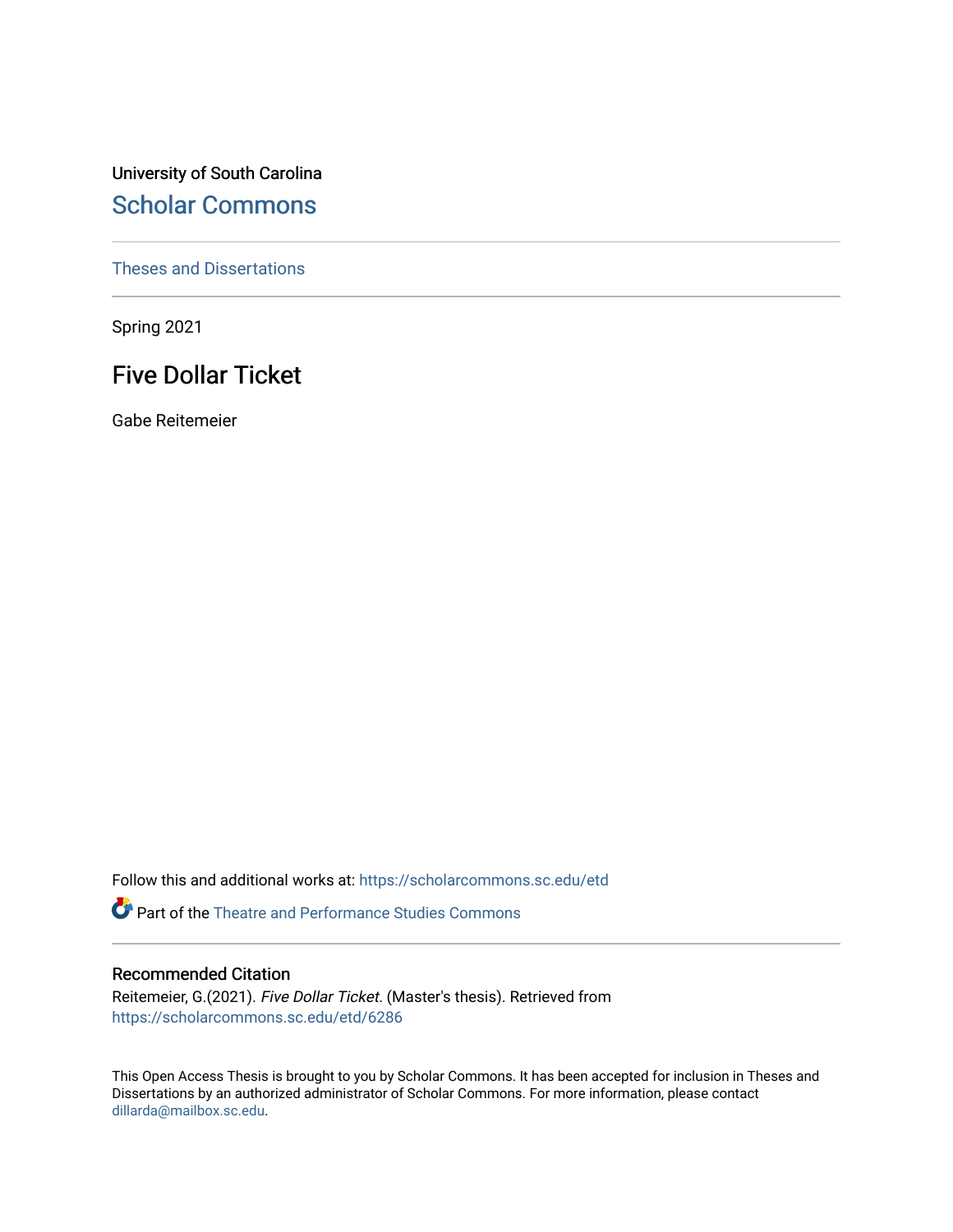Five Dollar Ticket

By

Gabe Reitemeier

Bachelor of Arts Grand Valley State University, 2015

Master of Music Michigan State University, 2018

\_\_\_\_\_\_\_\_\_\_\_\_\_\_\_\_\_\_\_\_\_\_\_\_\_\_\_\_\_\_\_\_\_\_\_\_\_\_\_\_\_\_\_\_\_\_\_

Submitted in Partial Fulfillment of the Requirements

For the Degree of Master of Fine Arts in

Theatre

College of Arts and Sciences

University of South Carolina

2021

Accepted by:

Steve Pearson, Director of Thesis

Robyn Hunt, Reader

Tracy L. Weldon, Interim Vice Provost and Dean of the Graduate School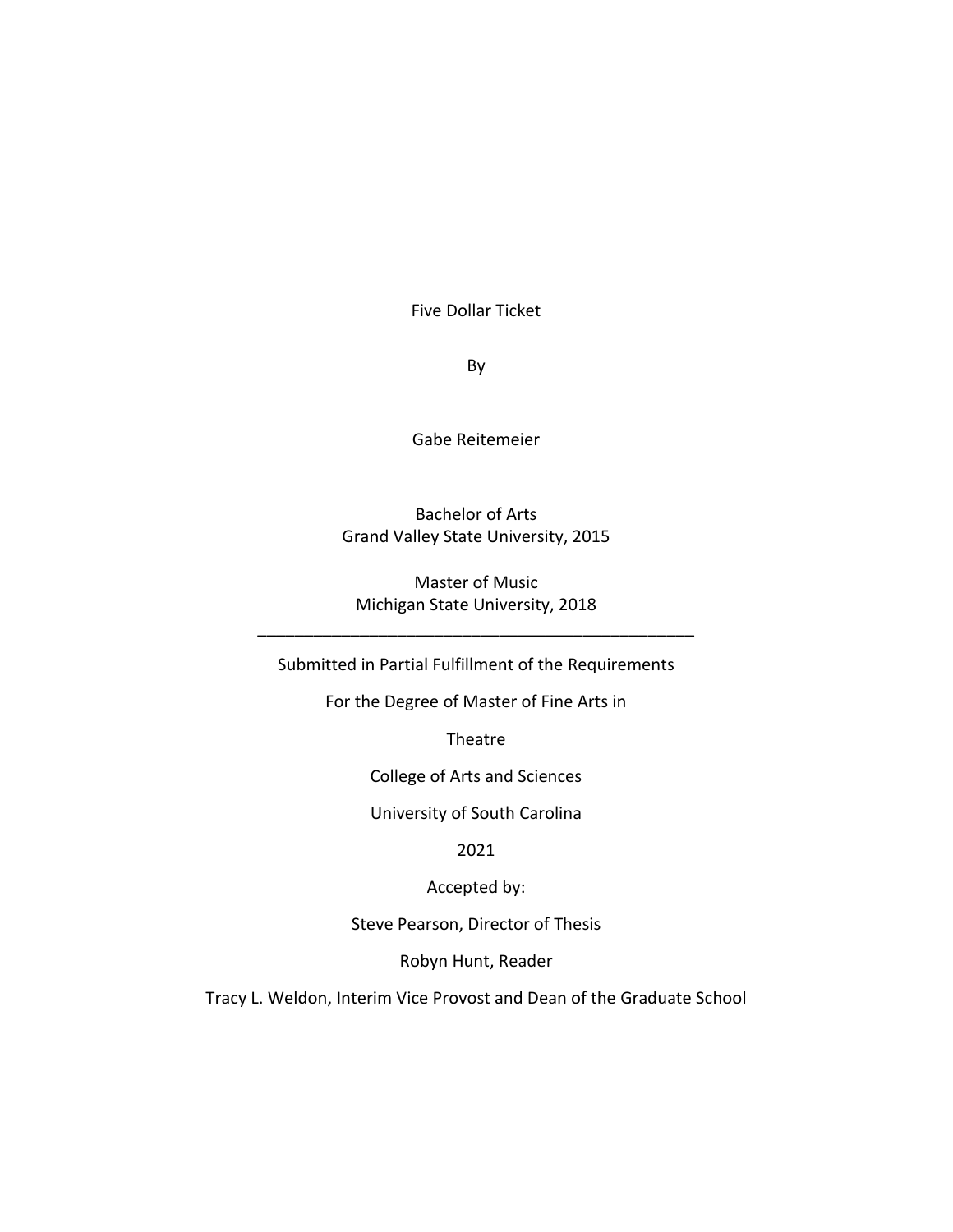© Copyright by Gabe Reitemeier, 2021 All Rights Reserved.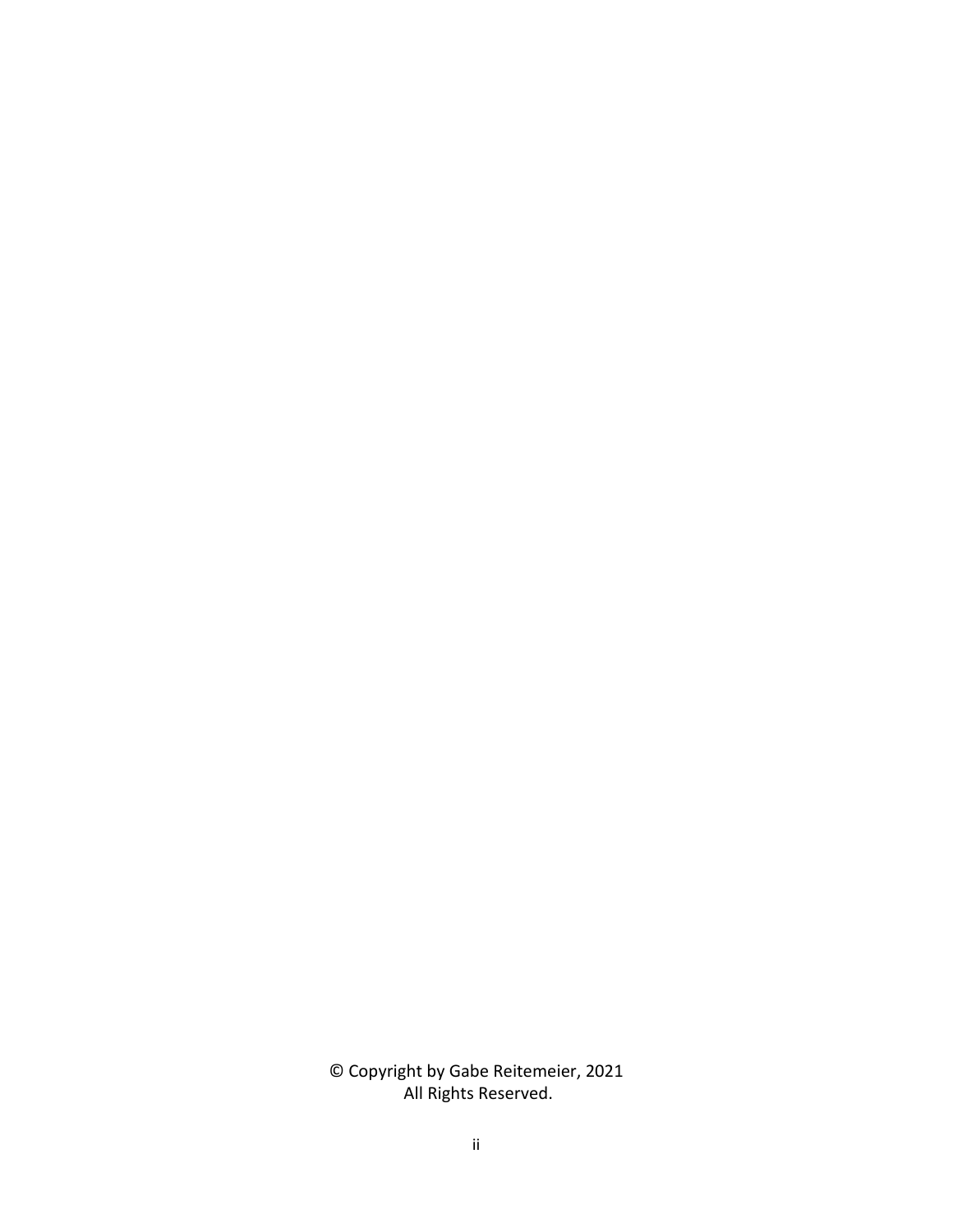### Abstract

Despite the fact that American culture seems to hold tightly to the notion that happiness is only deserved by those who work for it, experiences which require some work to fully appreciate struggle to survive due to an apparent unwillingness to undertake said work by the vast majority of American consumers. In *Five Dollar Ticket*, I examine the struggles of such experiences to find purchase in the American market and offer suggestions on how to make the "work" aspect of their appreciation more appealing and valuable. Specifically, I use the examples of attending foreign language operas and eating spicy foods to illustrate the inherent values of such a "pain for pleasure" relationship.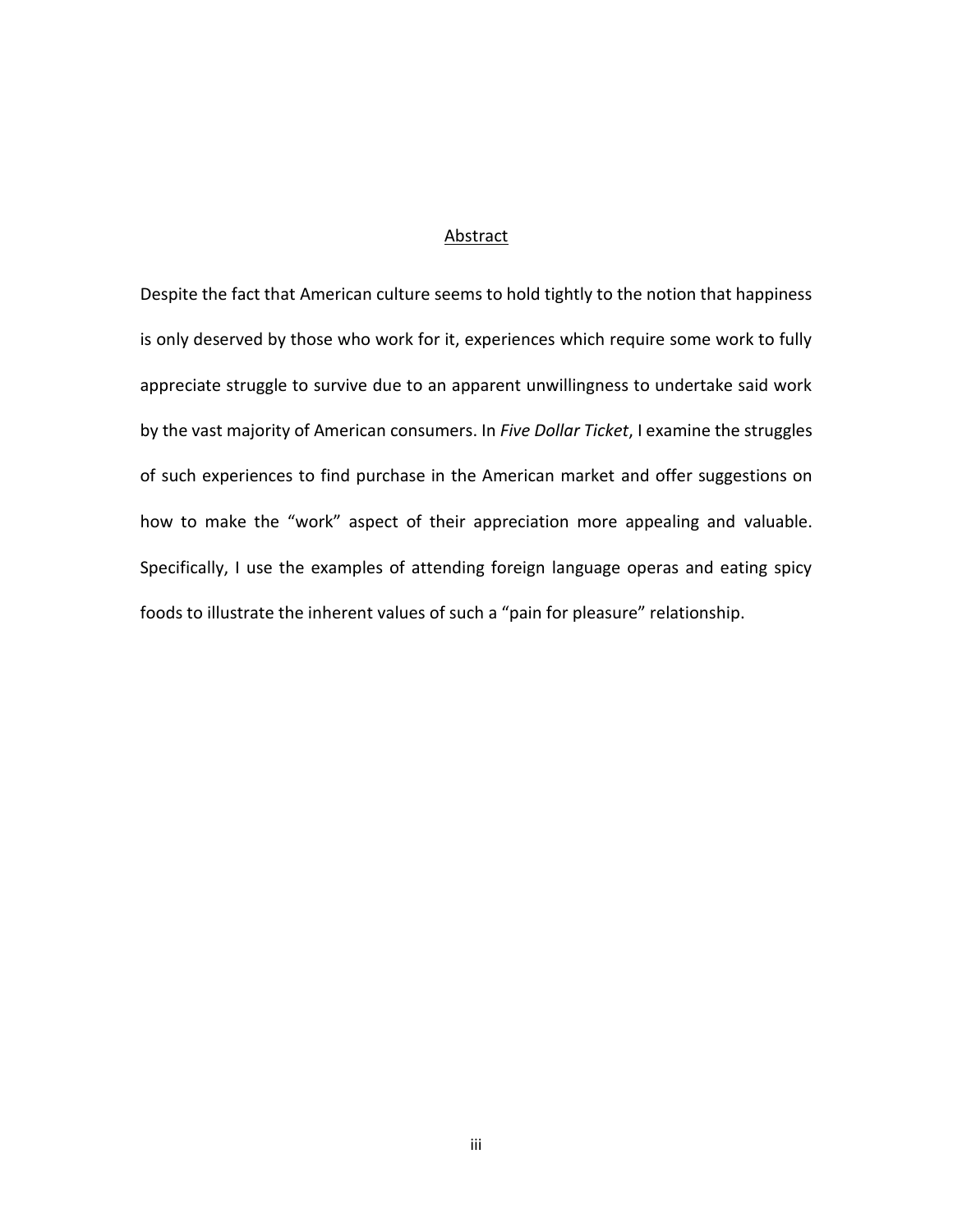## **Table of Contents**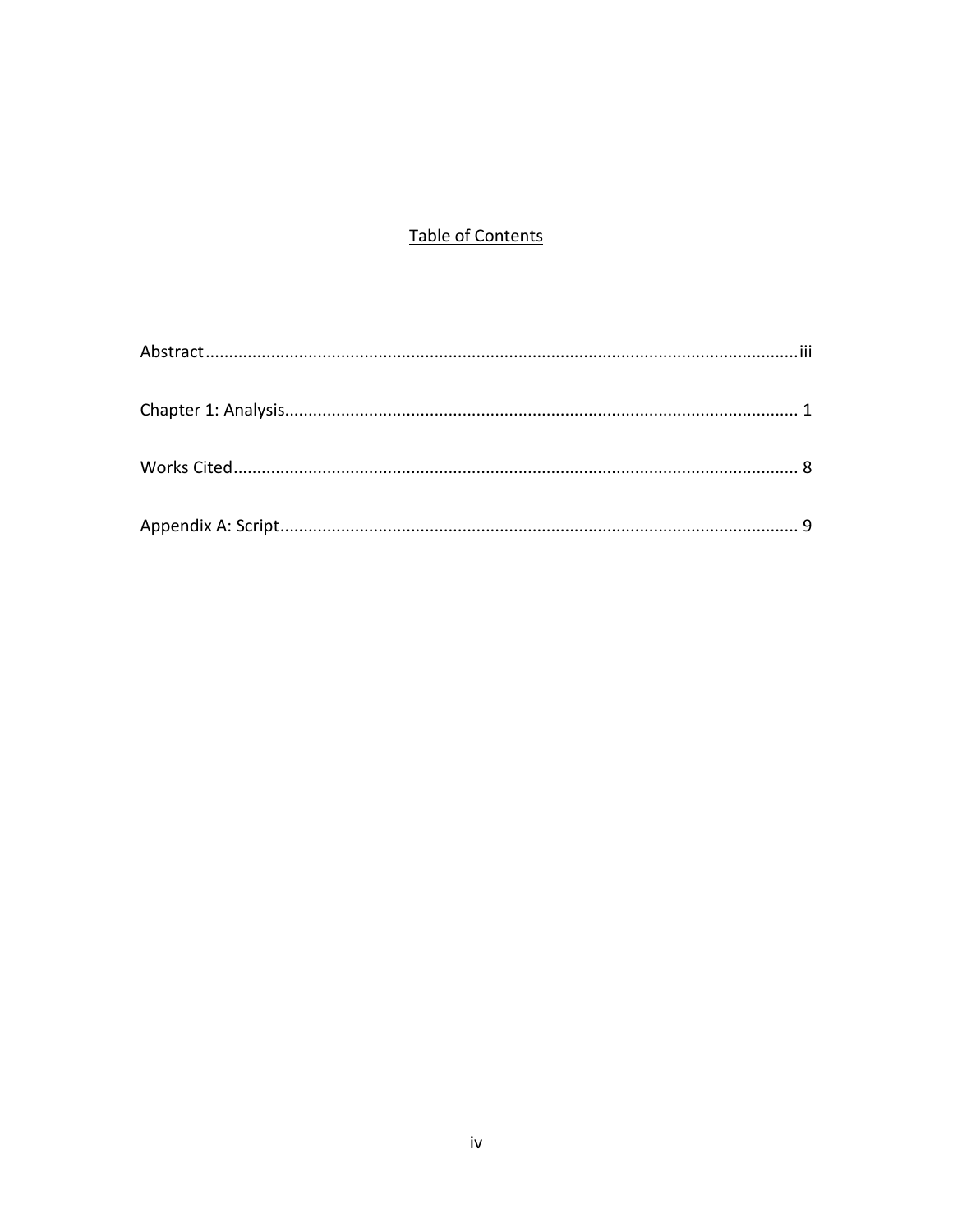### Chapter 1: Analysis

The following is my Graduate Thesis document, analyzing the creation process and performance of my one-man show, in accordance with the University of South Carolina's departmental requirement for such. The script for said piece, titled, *Five Dollar Ticket*, can be found in Appendix A.

At the very outset of our work on this project, I was unfamiliar with the art form, casting about without much real momentum in any particular direction. In retrospect, my basic approach to creating this work from square 1 was to find something about which I had something important to say, and to explore the origins of its importance through examples I'd noticed in my own life. Through the course of several free writing sessions, I found that I have a lot of strong feelings around the concept of "trading" pain for pleasure, and the myriad ways in which our culture propagates the mentality that that is the only respectable way to "earn" pleasure or comfort of any kind. As my example, it seems ridiculous to me that some of the same people who spend their entire lives in careers that don't interest them as part of the plan to "trade" that life of tedium for a comfortable retirement, will refuse to eat spicy foods or engage in entertainment that requires critical thinking or some occasional legwork to fully enjoy.

I am often frustrated by the lack of willingness in my fellow Americans to engage with media that requires anything beyond a shallow level of engagement on the part of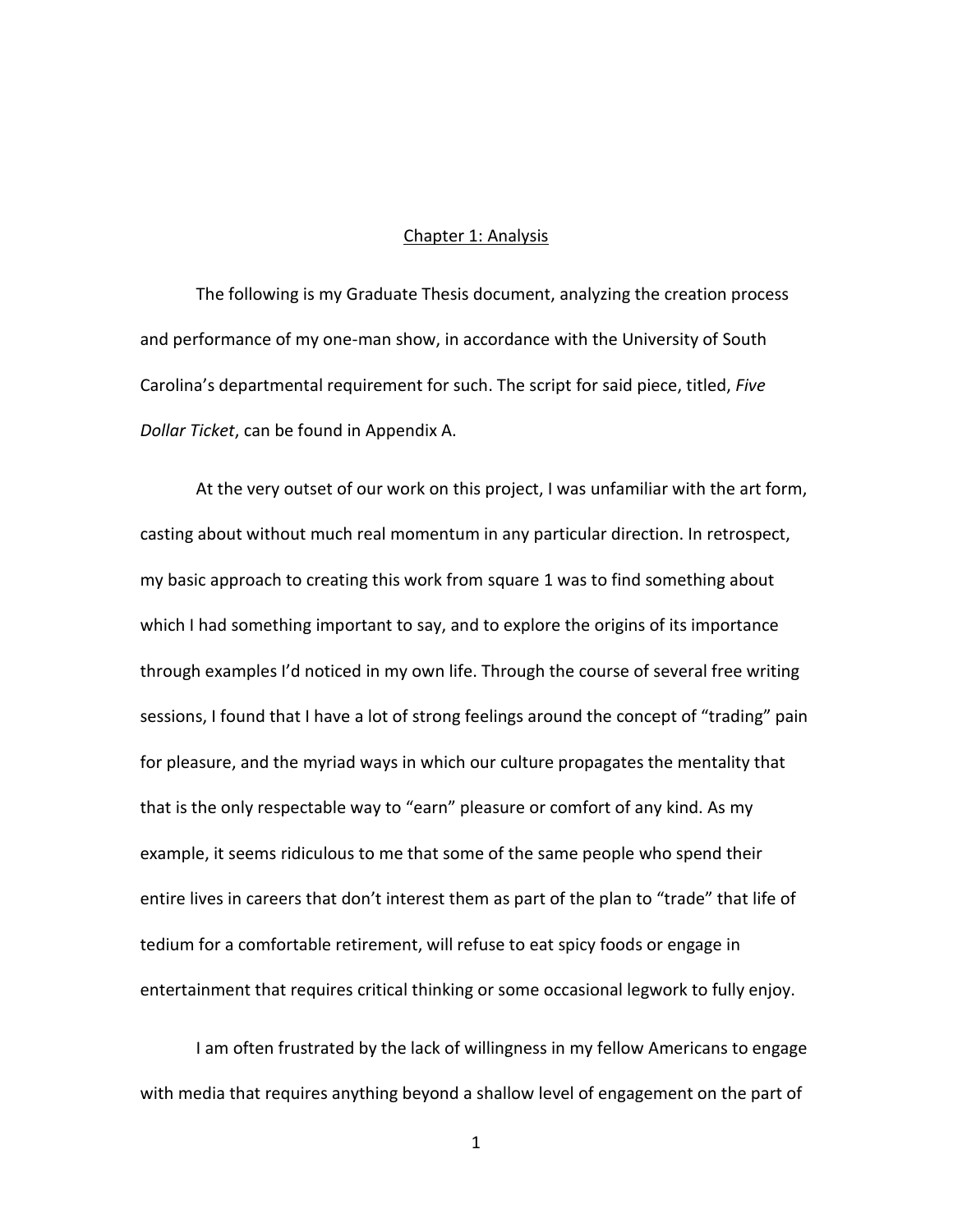the viewer, a phenomenon evidenced by the bulk of American media which survives and thrives in our culture today. I am a passionate believer in the notion that stagnation is one of the worst fates a human being can fall into, and I feel let down by my fellow citizens and content consumers that the media with which our culture is currently flooded is so pandering to the lowest common denominators. The most economically sensible way to structure a film or television show is to cast famous people in roles they're already known for, and spend huge amounts of money on special effects and gimmicky cliches that create loud, flashy spectacles but don't necessarily need to advance the plot or inform character development. It is universally accepted as a major risk whenever an actor wants to portray a new type of role, a network wants to air a different genre tv series than it's known for, or anyone wants to break from the stale but low-hanging fruit which is the established norm.

With the ludicrously high production values available to the American media colossus, I view this trend as a great tragedy. What is perhaps most worrisome is the fact that those of us pulling for diversity and creative expansion are often in such a financial minority within the entertainment sphere that I fear we will lose irreplaceable pieces of culture like we have lost so many now-extinct species--with not enough people even realizing the danger until it is too late. We are in real danger of losing opera as an actively practiced art form; nearly all professional American opera companies are supported mostly by private patrons and advertising sponsorships, not from ticket sales. For English-speaking audiences, the vast majority of standard repertoire operas are deemed "inaccessible" due to the fact that so few natural-born citizens are multilingual.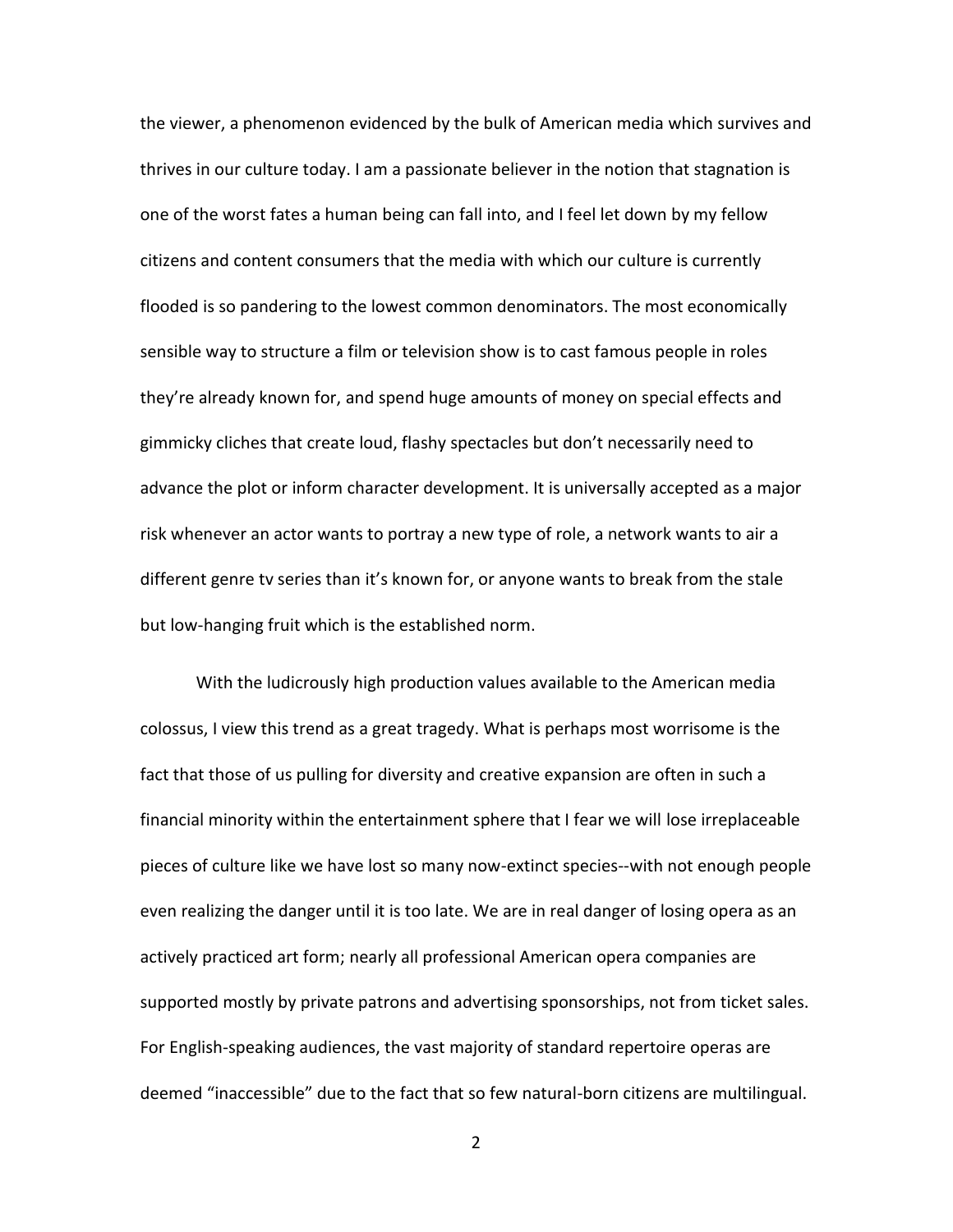As is mentioned in the script of my piece, doing some "homework" before seeing an opera in order to better follow and understand its beats and subtleties will invariably deepen one's experience as an audience member; but it can seem like an impossible task to convince American audiences to take even that small extra step when there is so much vapid but easily understood media being churned out on a daily basis.

In the same vein, people unaccustomed to eating spicy food often recoil at the thought of trying anything that falls into that category. That fear and apprehension leads them to avoid spicy foods whenever they can, which in turn leads to a natural decrease in the prevalence of spicy foods in our culinary culture as a whole, ultimately resulting in a nation-wide loss of those recipes in favor of blander, more common tastes. In restaurants, I often order my food with the spiciest sauce that establishment carries; the vast majority of the time, I'm disappointed with the lack of heat in these sauces, even with names like, "lava" or "tongue scorcher." It's perfectly understandable on the part of the restaurant; it doesn't make sense to keep a sauce in stock that the majority of its customers aren't ordering. But when that approach is taken by the vast majority of restaurants, then it becomes more and more expected by the average patron and less and less feasible to hold out as a destination for spice lovers, and the entire society suffers from that loss. How often do we pass an authentic Vietnamese, Thai, or Cuban restaurant versus yet another burger or fried chicken shack? The apathetic complacency of the average American consumer is actively starving out what examples of cultural diversity and creative innovation we have left--and spicy foods and opera are only two of many examples.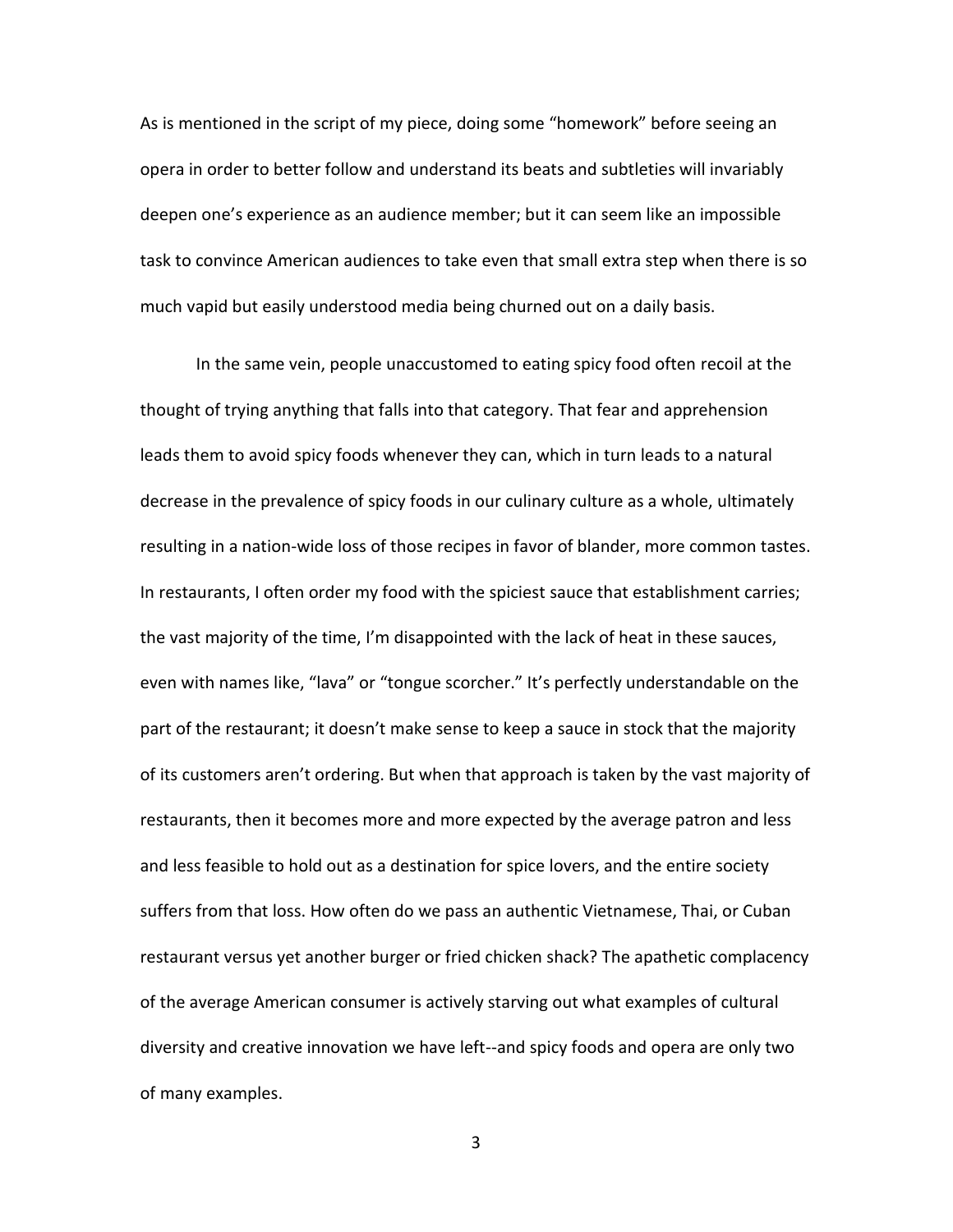This solo show is my attempt to bring some awareness to these vanishing treasures, and the combination of the pepper and the aria seemed a natural way to blend my love for both. The challenge of eating something spicy and then performing some other task is far from original, but I've never seen anyone attempt to sing as the challenge. It especially intrigued me because taking deep breaths in the wake of eating something very spicy exacerbates the burning feeling, and (especially operatic) singing requires huge amounts of breath. Given this, I wasn't entirely sure I would actually be able to make the concept work, which ended up giving me a sense of somewhat reckless abandon that I feel can be heard in the voice of the text and ultimately benefits the piece as a whole.

In getting the piece on its feet, I found that the piece itself naturally outlined the staging more than anything else. I highlighted each narrative beat of the monologue in a different color, totaling four basic themes. The first two and a half pages comprise the introduction section, in which I stand on my "soapbox" to explain the basic aim of the piece around trading pain for pleasure. Then I briefly mention the pepper before transitioning into talking about opera. I return to the pepper in my discussion of spicy food, followed by a detour to a conversation about smoking and the pain/pleasure balance inherent in that practice, before returning to my silver platter as I explain my blending of spice and singing. Each section was given its own area of the stage, with the introduction and smoking sections both taking place down center stage while standing on the downstage block, the opera section being set on and around the downstage left blocks, and the pepper/spicy food bits take place either standing near or sitting at the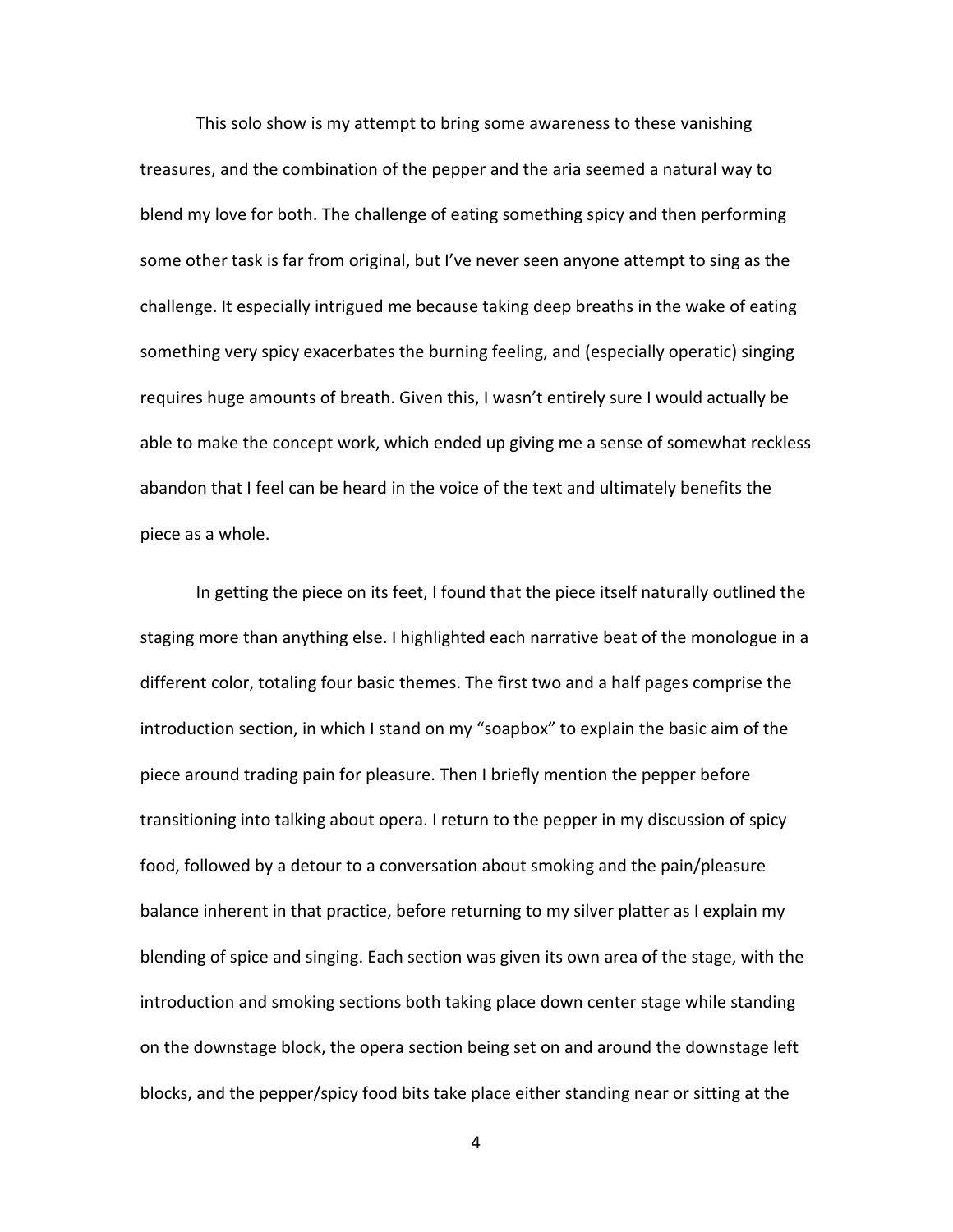table. This process of looking to the text to inform the staging in turn led to the staging informing the text, and necessary edits were made in response to this to trim some of the fat and concentrate the points I felt needed to be made into clearer-cut sections which could be grouped in the ways described above.

There was relatively little "research" done in the writing of this solo show, as the vast majority of its content arises from observations and ruminations I have personally made from the whole of my life experience up to the time of its writing. The only material I needed to look up was the chemical nature of capsaicin and its effects on the body, which can be found here[: https://helix.northwestern.edu/blog/2014/07/your](https://helix.northwestern.edu/blog/2014/07/your-brain-capsaicin)[brain-capsaicin.](https://helix.northwestern.edu/blog/2014/07/your-brain-capsaicin) The process of revision and rehearsal was done through dialogue between the other members of the Graduate Acting Company and our overseeing professor, Robyn Hunt. It was Professor Hunt's personalized critiques that most helped to guide the direction of the final product, though the chance to read aloud and bounce off of the other members of the company offered perspective that can't be found in silence.

I am certainly interested in bringing this show to a new audience, albeit with some significant changes. My first reaction was to anticipate it growing somewhat in length, but after leaving the project for several months and now coming back to it, I think it may end up slightly shorter due to cuts. There are many places throughout the monologue which make use of descriptive imagery or multiple adjectives in ways that are ultimately detrimental to the overall momentum of the piece and feel like they could be distracting to a first-time audience member. I think the smoking bit can be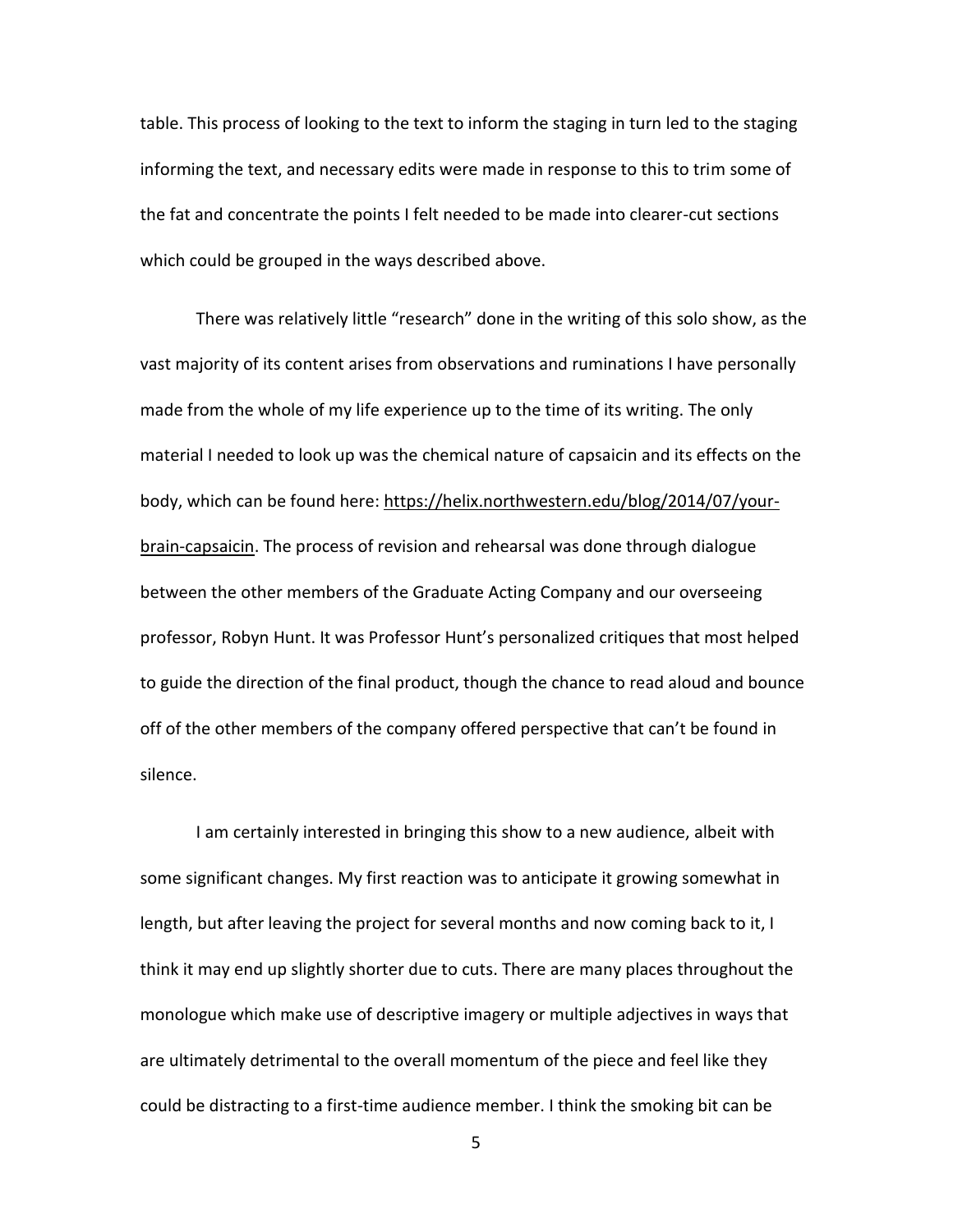trimmed. I like its place in the piece both for how directly I find audience members have connected with it and for the way in which it sets up the next section, but it's enough of a tangential point in relationship to opera and spicy food that it feels a little "fatty" the way it stands.

Additionally, I would cut out the accompaniment in the *Toreador* section, and only sing, "Toreador, en garde! Toreador, Toreador," cutting the following, "et songe bien..." lines. I still think that the references to those famous tunes are worthwhile and productive, but adding the accompaniment and full stanza to the *Toreador* excerpt now feels self-indulgent. I do like that singing full out for those few lines of the *Toreador* gives the audience a look at how the actor sounds without the pepper, so as to provide as impactful a contrast as possible once the pepper is introduced at the end. I would also add orchestral accompaniment to the aria. Originally I was worried about being so occupied with the pepper that I wouldn't be able to "keep up" with the orchestra as it played on a track. However, in watching it back again I realize that this was a prideful fear, and that in this show's most effective form, the impact of the aria comes not from being impressed *that* the Actor knows all the German words and *can* get through the aria with the pepper, but rather *how well* the Actor can keep up with the orchestra relative to the pepper. It is less impressive to modify a challenge so that the challenger can accomplish it completely than it is to keep the challenge authentic and watch the challenger struggle against it with an added stressor. Especially for audiences who aren't familiar with the aria before attending my show, the a cappella rendition invites more scrutiny and head scratching than engagement and enthusiasm.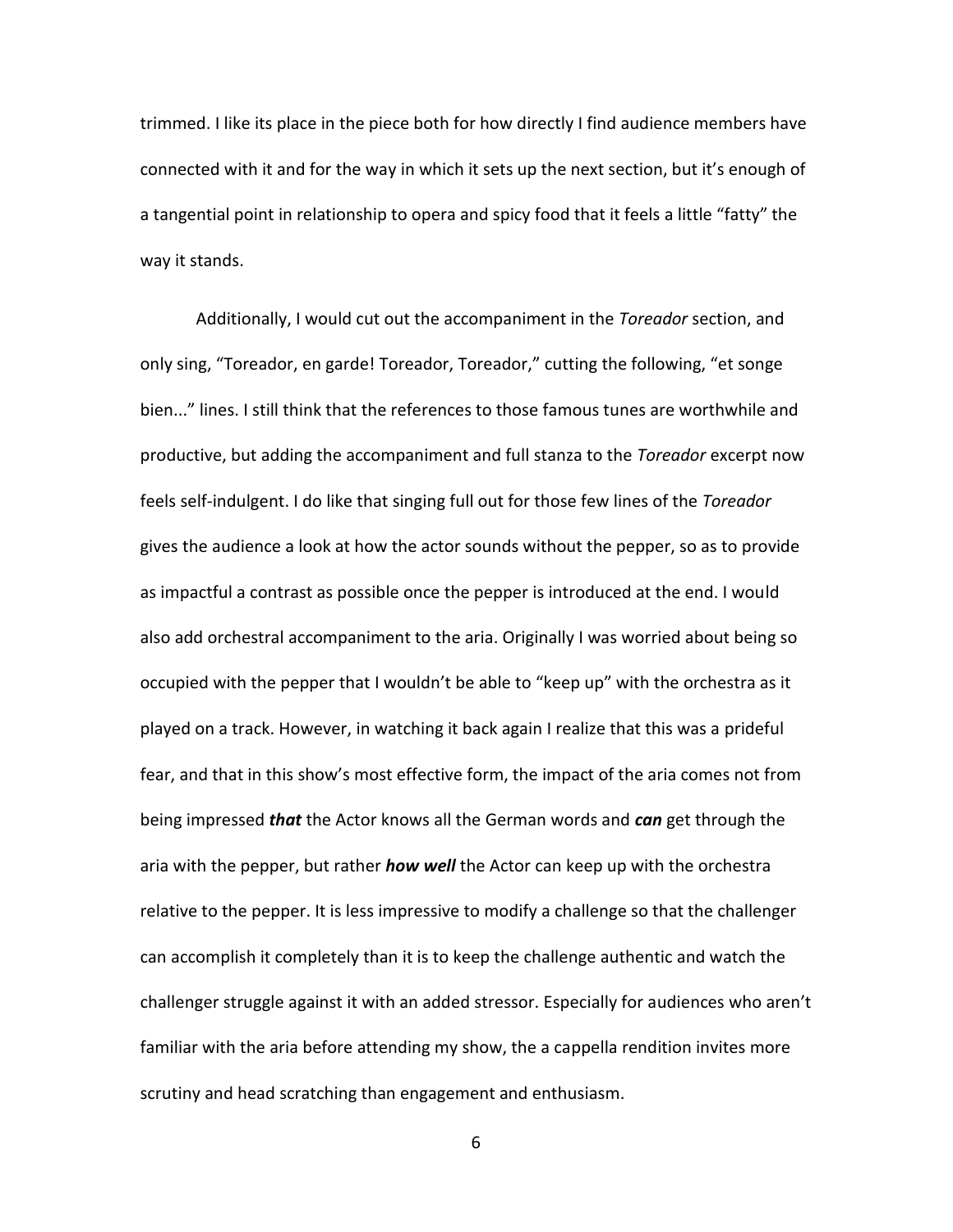There is a small venue in my area called Dog Story Theater that specializes in hosting works of this kind by local artists. The pandemic has forced them to close their doors to artists and audiences alike, but if they are able to open again then I hope to put this show on there before moving out of Michigan to pursue wider career opportunities. I am hoping that Dog Story's intimate setting and relaxed atmosphere would inspire audience members to participate in a post-show talkback/Q&A, which I could use as a further step in refining this piece into its most effective form. This was a type of project that I almost certainly never would have come to of my own accord, and I am eternally grateful to Robyn Hunt and Steve Pearson for including it as part of our core curriculum for the University of South Carolina's Graduate Acting Company.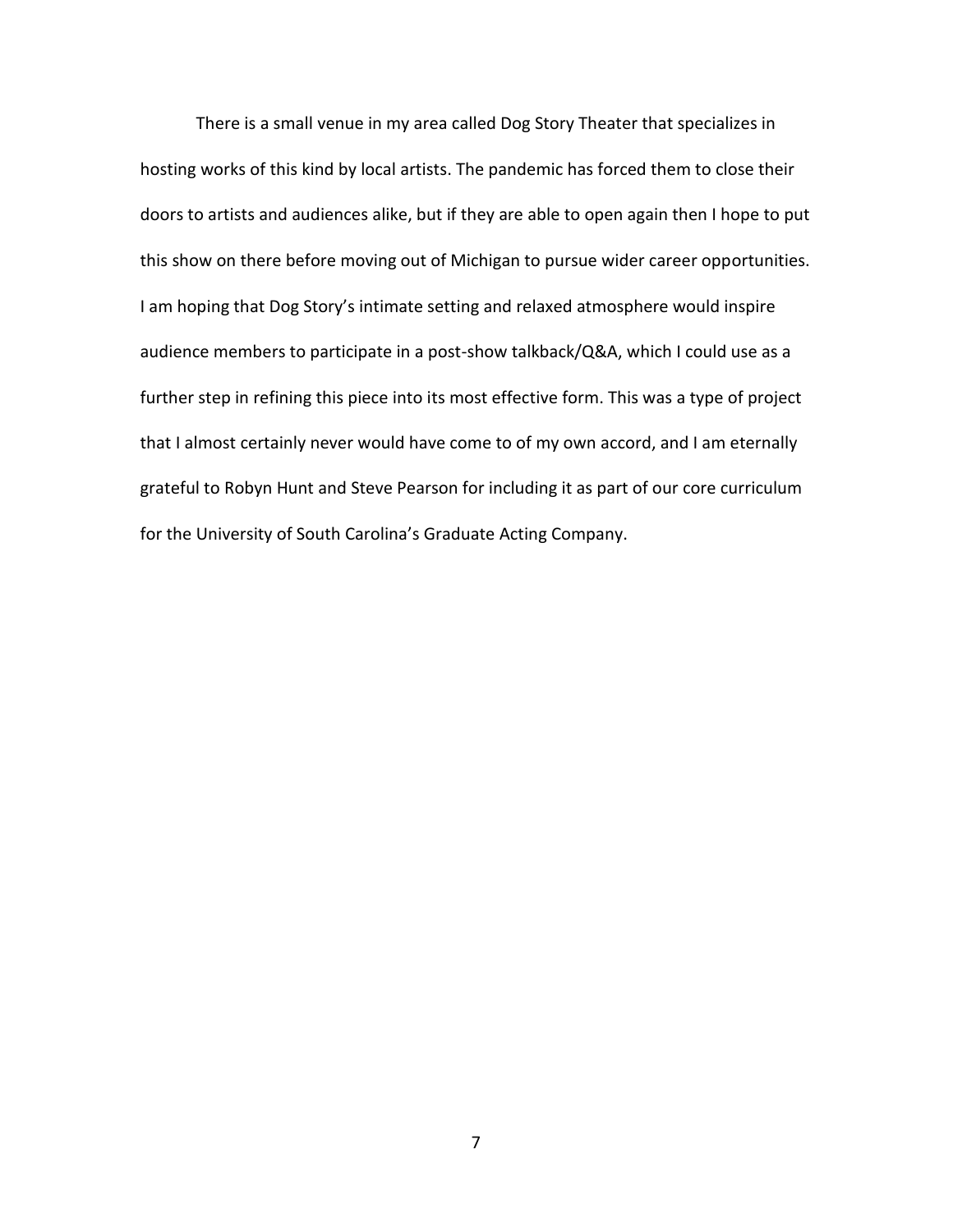### Works Cited

• 28, Nancy Auyeung on Jul, et al. "Helix Magazine." *This Is Your Brain on Capsaicin | Helix Magazine*, Northwestern Office for Research, 16 July 2014, helix.northwestern.edu/blog/2014/07/your-brain-capsaicin.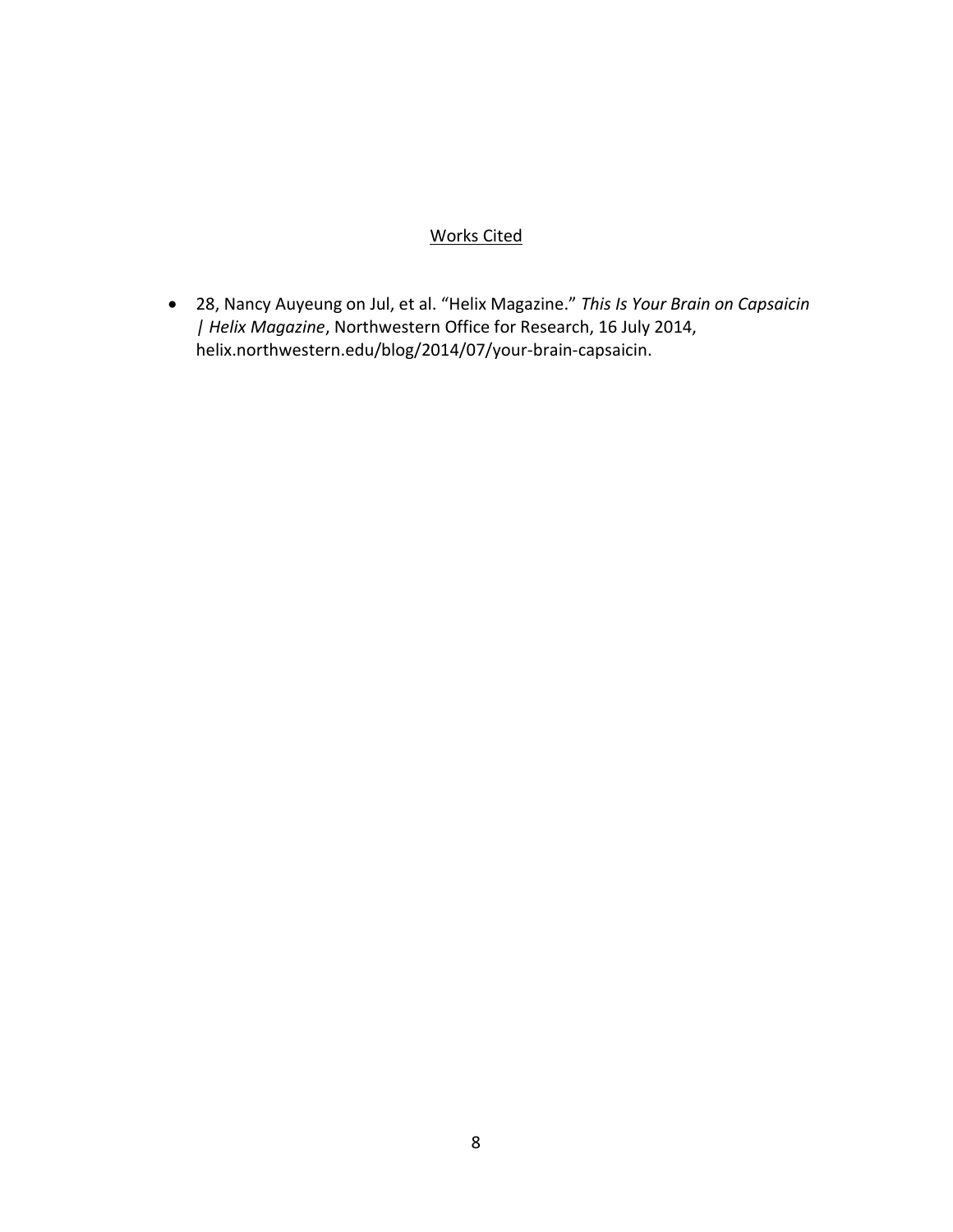#### Appendix A: Script

[Lights up on Actor standing next to a low table which is set with a loaf of bread on a cutting board, a knife, an empty wine glass, a set of panpipes, a pitch pipe, and a silver platter with covering tray concealing a ripe Jamaican scotch bonnet pepper, all neatly arrayed. A chair is pushed into the table. Four small, asymmetrically-sized wooden boxes stand positioned around the stage. The largest stands downstage left of the table, and its top face stands at about a 30° angle rising toward downstage left, rather than flat like the other cubes. The smallest box sits flush with the upstage face of the biggest box, hidden from view. The second largest stands directly downstage of the Actor, downstage right from the table. The second smallest stands just upstage of the Actor, slightly stage right of the table. A half gallon of milk in a wine chiller is hidden behind this box. Actor begins once Lights are up, walking slowly toward the downstage right box.] "I'm going to ask you all some questions tonight, and the reason that I'm going to do that is that these questions are like taxes. The whole point of taxes is that it is worth paying part of your own income in order to live in a society that cares about things like educating the next generation that's gonna take over the reins from us, or building a system of healthcare that doesn't bankrupt entire families when one member gets sick. No one wants to pay taxes, but if you don't, then nothing gets done and you go to jail, and tend to miss out on things. You won't go to jail if you don't ask these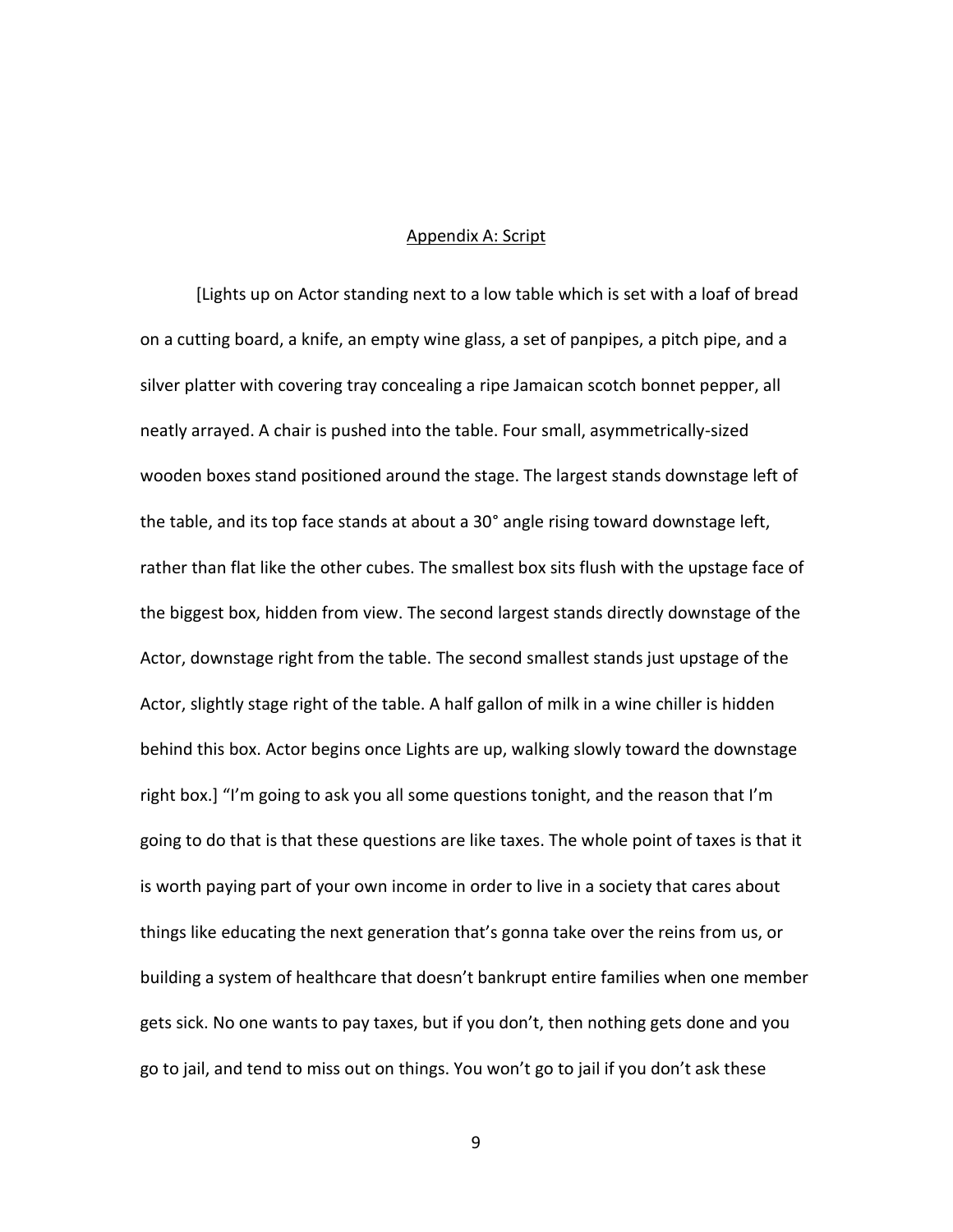questions, but you will miss a lot of life that the rest of us are free to experience. The 20<sup>th</sup> Century civil-rights activist Howard Thurman has a great and famous quote, "Don't ask what the world needs, ask what makes you come alive, and go do it. Because what the world needs is people who have come alive." If you feel somewhat stagnant, and don't particularly feel like you've been doing much "coming alive" lately, or even just want to be doing more of it, then you are exactly who I had hoped would come to this. Not to be that old actor-on-his-soapbox stereotype, but [steps up onto downstage box] a great way to start coming alive is to start coming to see live theatre.

What is a fair price for an experience? Objects that have great value, or that last a long time are often more expensive than cheaply made, more immediately disposable options. The price of food is especially intriguing in this regard. Never mind shelf life or prep time, the experience of enjoying food has almost entirely to do with the eating of it—an experience that lasts, at most, for the duration of one meal. Even if it's a French banquet with seven courses—an entire, roasted suckling pig, slow-smoked for four hours over a hickory wood fire with a vibrant blend of rare spices, creamy, whipped mashed potatoes with garlic butter with *extra* garlic, fresh, perfectly cooked asparagus with that amazing crunchy crispness, baptized with ripe lemons and christened with parmesan shaved off the block—a meal that takes five hours to complete, it is still a relatively brief moment when one considers allocating the price of admission to something else, like a reliable coffee pot or a good book.

People go to the supermarket and get a whole cartload of *stuff*, bring it to the checkout counter, and the clerk prints out a long ticket and says, "that'll be \$74 please,"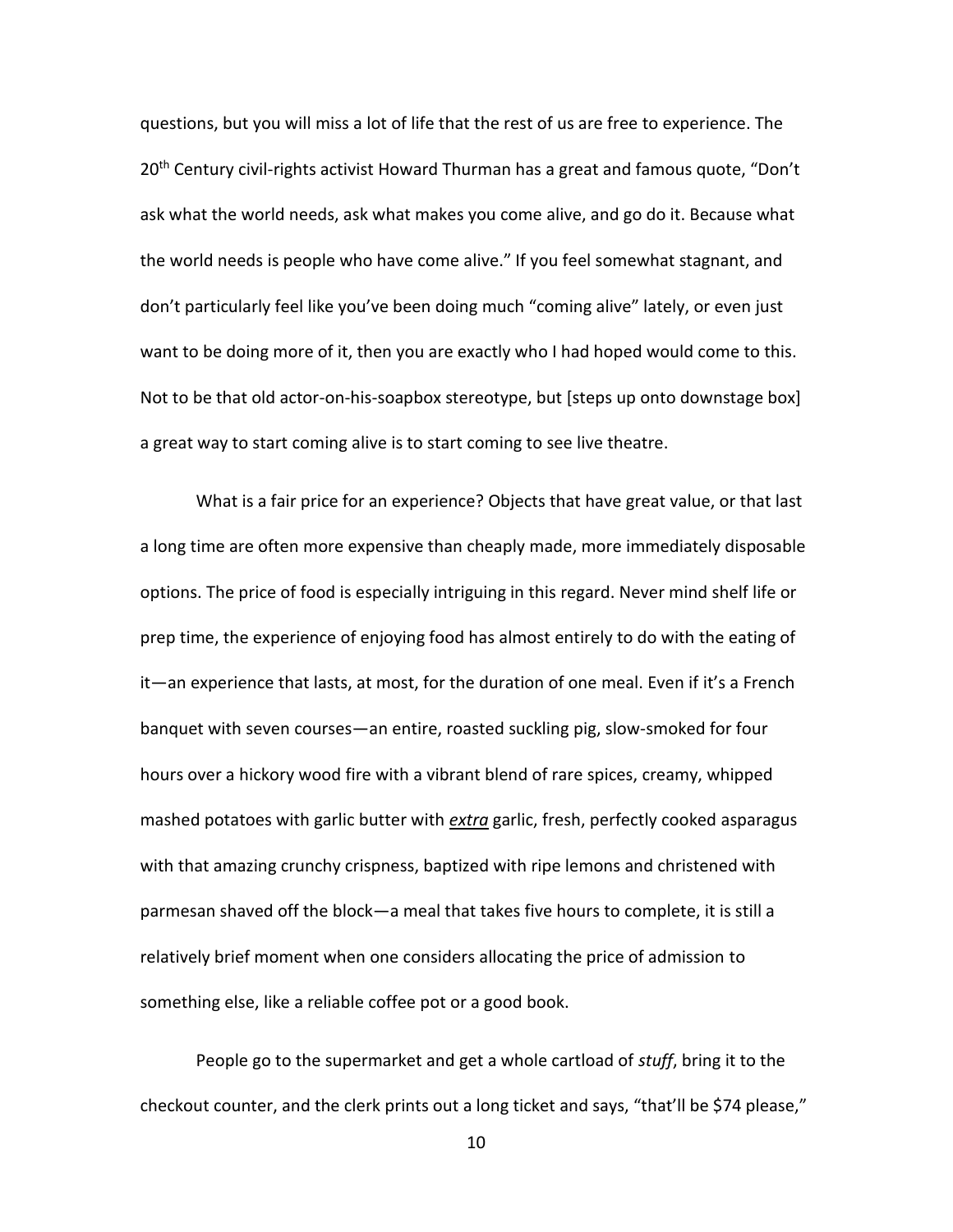and everyone feels depressed. Because they have to give away \$74 worth of paper, even though they've *got* all the stuff, the actual *wealth* is in the cart, all you gave away was the paper! But in our society, our economic system, the paper becomes more valuable than the wealth. Because the paper represents power, potential spending, on…whatever you like. Whereas the wealth, you think, "ah, well. That's just necessary." You have to eat, you have to keep the air conditioner working, you have to buy a Christmas present for Todd in HR.

Even the really good coffee pots, and the best books ever written, that change you as a person and stay with you for years after you read them, cost a fraction of the price of your standard 7-course French banquet; so how can we justify trading so much literal, tangible potential for one evening of food and wine? What's a fair price for an experience? When you go to see a major Hollywood motion picture, the movie producers seem to be offering quite the bargain. They freely volunteer\* to front the hundreds of millions of dollars required to build the entirety of Middle Earth or the Millennium Falcon and bring the whole world to life, and all they ask from us in return is 9 dollars apiece, 5 for students on Tuesday afternoons. It costs them nothing to hit "replay" and collect another 9 bucks a head; unless you count paying the employee his or her minimum wage to hit the button, the electric company to keep the lights on, and the government to continue to own the land on which the theater stands, but that's just how capitalism works and we know all about that.

But that's why live theatre is so expensive. There is no "replay button," it relies on the archaic principle from the days before recorded sound, where if you wanted to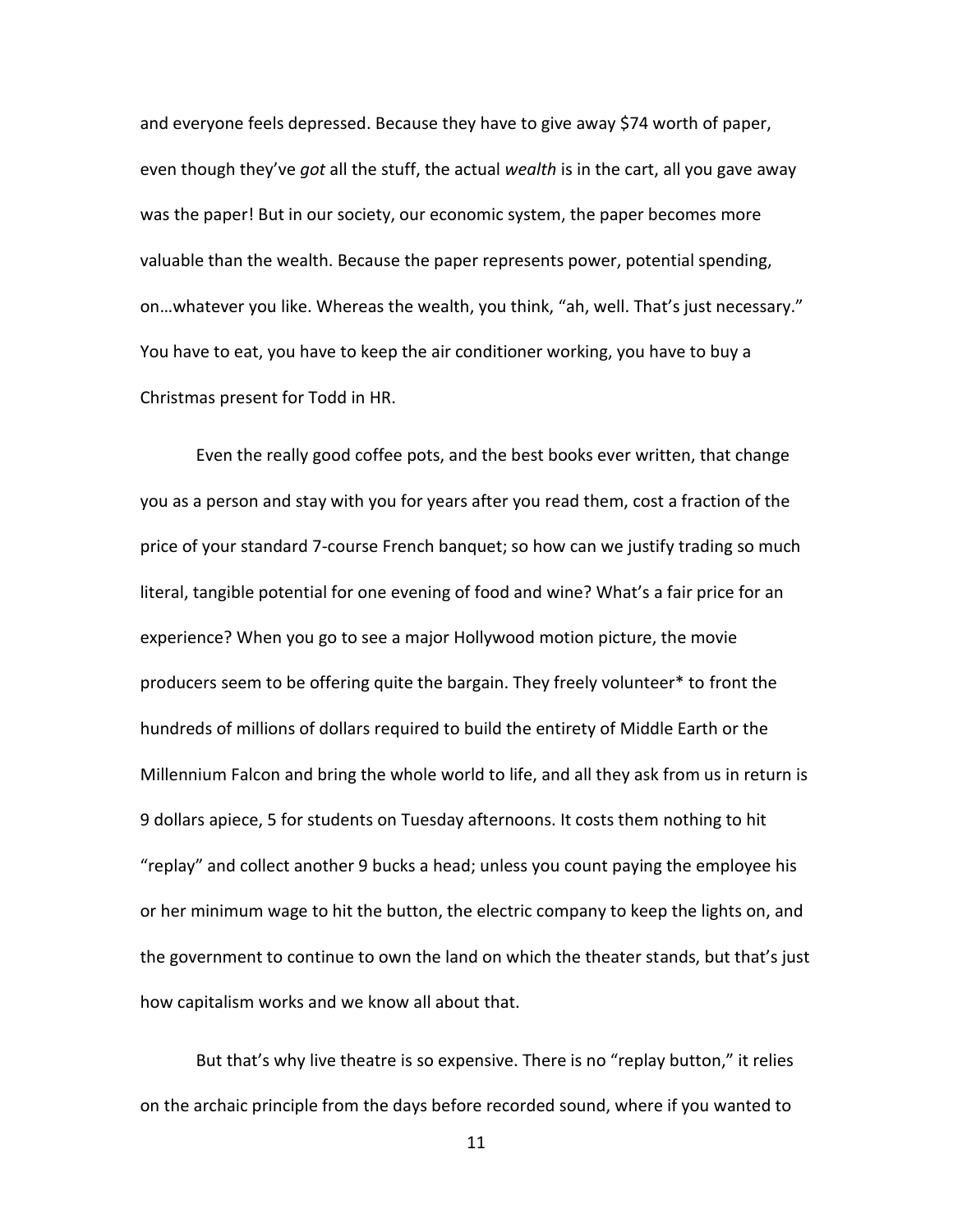listen to music you had to find a live person who knew how to sing or play an instrument and convince them to do it for you. Each night in the theater, the producers have to pay the actors and everybody else to do the whole thing all over again, each part of which had its own designer in the form of the director, set designer and such. And none of the designers are even in the building during the performance, but all of them must be paid for the entire rehearsal process, during which exactly \$0 of revenue are coming in from ticket sales, so they have to raise all the money beforehand, just like the movie producers. In making a movie, there are literally ten times as many designers, and a hundred times as many actors—but they also get literally millions more "performances" out of their front-loaded overhead costs than do live theaters, because each "performance" only costs as much as it takes to push a button.

So: why ever come to a place like this and pay currency for some guy to talk at you for a while, when you could be watching Captain America beat up Nazis with nothing but a shield and patriotism, and punching tanks until they explode?

Well, for one thing, [steps off of downstage right box] you can't watch me eat a spicier pepper than anyone in their right mind should ever eat, live, in real time, unless *you* come to *me* on a night I'm going to do it and buy a ticket. What's it worth? We'll see…

[crossing to downstage left box] And that's just for straight theatre. What about something like the opera? Not only is the ticket often more expensive than even other forms of live theatre, but most of the best ones require some homework before even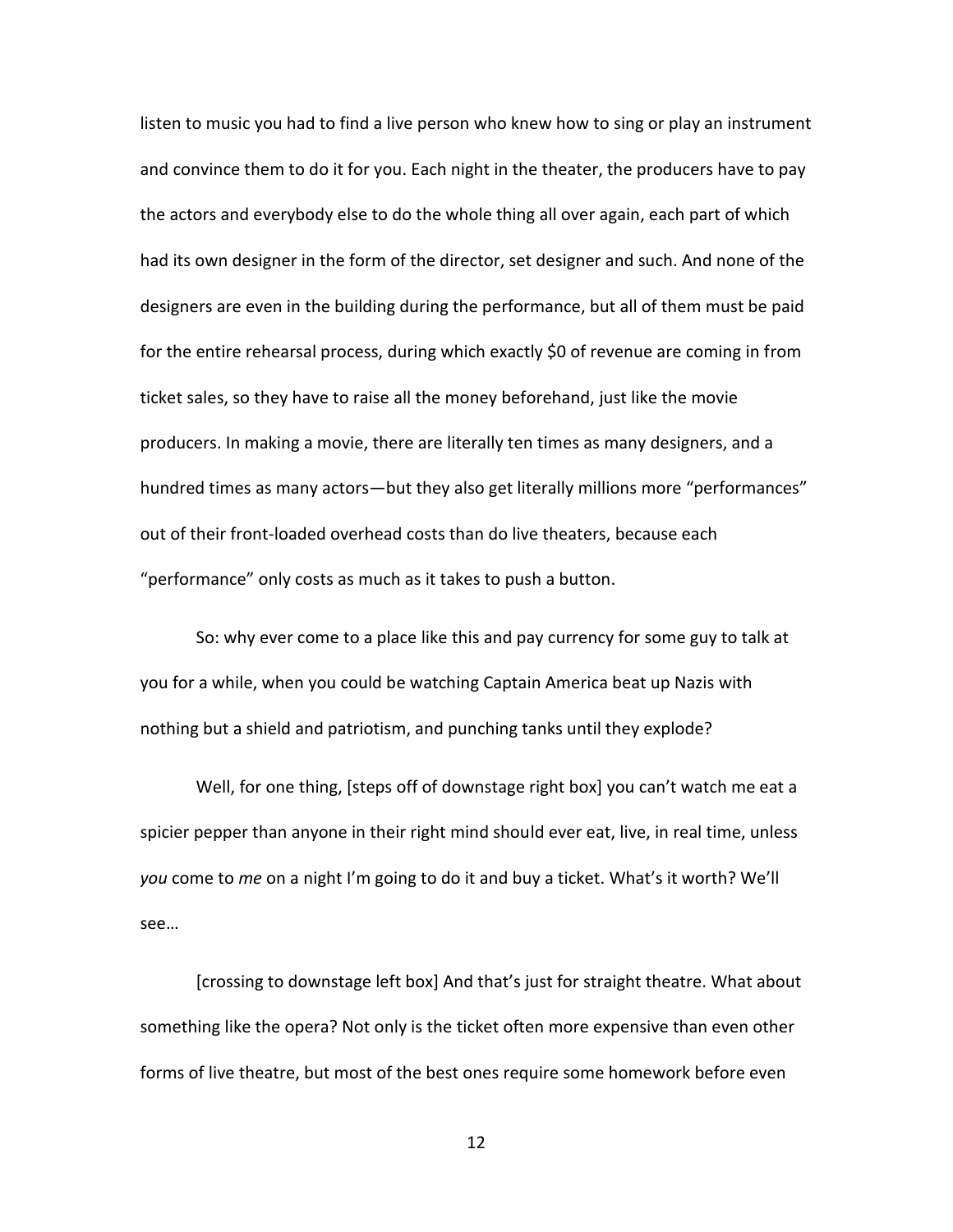walking in the door. [takes "Captain Morgan" stance facing downstage left with one foot each on the largest and smallest boxes] As an art form with most of its history in Europe, the famous ones that everyone's heard of or at least recognizes tunes from—*Die Walküre*, "The Valkyries," [Actor sings Flight of the Valkyries theme] *Il barbiere di Siviglia*, "The Barber of Seville," [Actor sings overture theme] *Carmen*, [Orchestral accompaniment begins and Actor sings Toreador snippet, then jumps off downstage left box and crosses stage right as accompaniment stops]—they're all in different languages, right? I mean there are translated versions, but then not only are you undermining the composer's very intentional setting of the rhythm of the music and the rhythm of the language together to complement one another, which takes originally beautiful writing and makes it sound clunky and awkward because you're messing with stuff like *syl*labic em*pha*sis; but you change the whole syntax, the "rules" of the relationships you're watching on stage so that what was a tense and subtly menacing interrogation is now a casual inquiry; what was once a casual inquiry now implies repressed feelings of lust in a relationship in which they were never intended, and which pervert and cheapen the entire relationship in the context of the story. [sits on downstage right box]

If you do go to see a non-English opera in its original language, the "real," "true" version, nowadays theaters will project a line-by-line translation on a screen above the stage. But if you want to watch what's happening onstage instead of being glued to the translations, or even if you already speak the language it's in, operatic singing is hard to understand and some homework on your part, before even entering the theater, will make you get a lot more out of it. You really should Google an opera you're about to see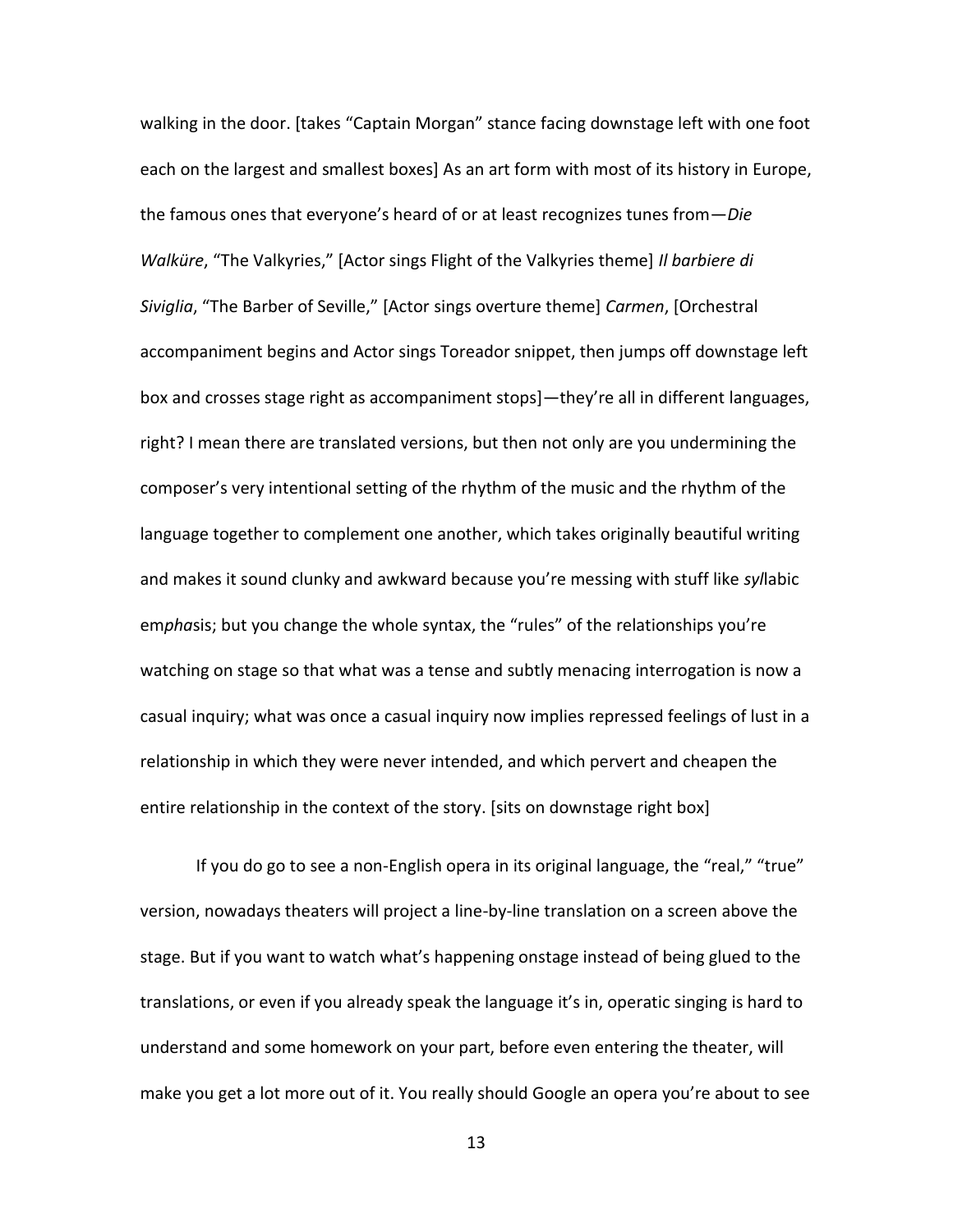and read the Wikipedia synopsis of the plot, scene by scene. Don't worry about spoilers too much, the plots are usually pretty predictable anyway, and the ones that aren't usually *are* the original versions of every "mistaken identity" or "secret betrayal" trope story you've already seen a hundred times. The intrigue of watching the plot unfold is not the primary reason you go to an opera, the music is; and once you realize that, then the reading up beforehand doesn't even feel like homework. Knowing that any particular scene is coming does nothing to lessen the enjoyment of the actual performance. In the read-through we get none of the real atmosphere of the thing carpeted by lush orchestration and the sweeping swells of cellos and trombones as the sinister baritone weaves his plan for revenge, the playful dancing of flutes and violins, illustrating the prima donna's masterful command of toying with men's hearts, the mournful oboe moaning out the agony of the tenor's despair at his own desperate and unrequited love. Operatic writing, in general, and especially in the works of certain composers, like Mozart, is largely structured as, "the words say what the character is thinking, while the *music* is how he feels about it. So the ways someone might feel, and the relationships in which people find themselves, saying, "I love you," or "I'll kill him," or "if only," have as many possible depictions as there are composers to set them and singers to speak them, and they do so with a tension and a depth that could simply never be achieved through words alone.

In this way, watching an opera is a lot like eating spicy food. [crosses upstage left around the table to stand directly upstage of the chair] We, in this country, seem to have convinced ourselves that in order to deserve anything fun or pleasurable, we have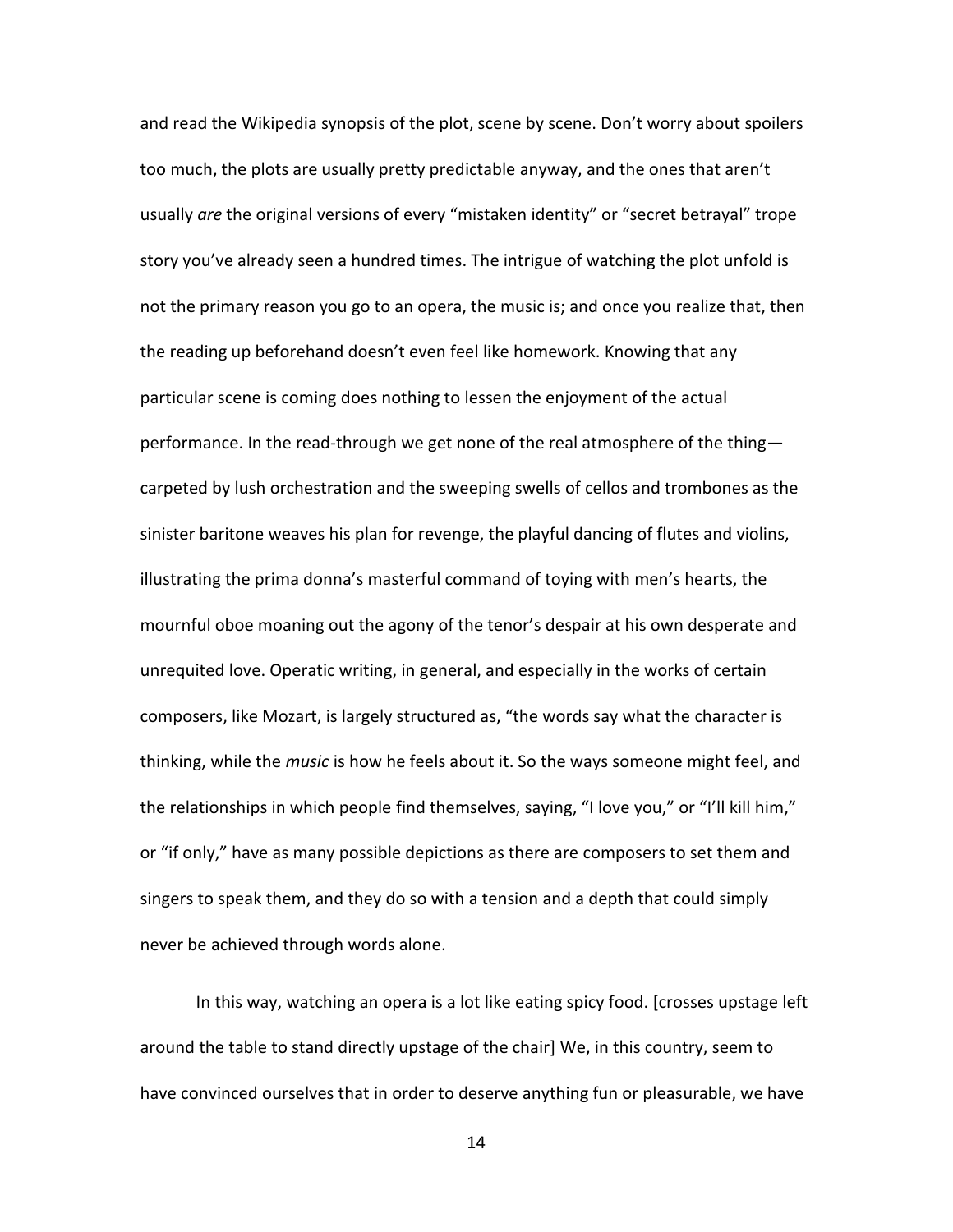to undergo some kind of hardship or trial, which in some way "pays" our universal, karmic "dues" as human beings. Generations of institutionalized Catholic Guilt probably have something to do with that [adjusts chair to be centered on the table], but it still applies to eating spicy food very well. Any spicy thing has both the heat, *and* whatever actual *flavor* is in that pepper or spice or hot sauce or whatever, and you have to brave the heat to get at the flavors underneath. There's actually a molecule in spicy foods called capsaicin, which registers in our brains as "hot," because the way capsaicin interacts with the cells on your tongue is the same as when they're exposed to intense heat. So spicy food and heat burns *are* actually similar at the molecular, cellular, and sensory levels.

I never used to eat spicy food. [sits at table and cuts one slice from the loaf of bread] I balked at anything that challenged my culinary comfort zone of chicken fingers, mac & cheese, and candy, and regarded flavors like hot dog mustard or "table shaker" pepper similarly to how I regard gory slasher films or, veganism—certainly enjoyable for some people, but a little too extreme for me. Aside from straight-up masochists, why would anybody invite suffering into their lives for their own enjoyment? What appeal could there possibly be in setting your mouth on fire with spice, watching the unspeakable acts of violence depicted in the Saw movies, doing…all it takes to be a vegan?

Part of the answer, of course, is that the pain lessens over time. [crosses to downstage right block and steps up on it] Those of you who smoke, can you remember the first cigarette you ever had? We've all heard those stories: drawn to the appeal of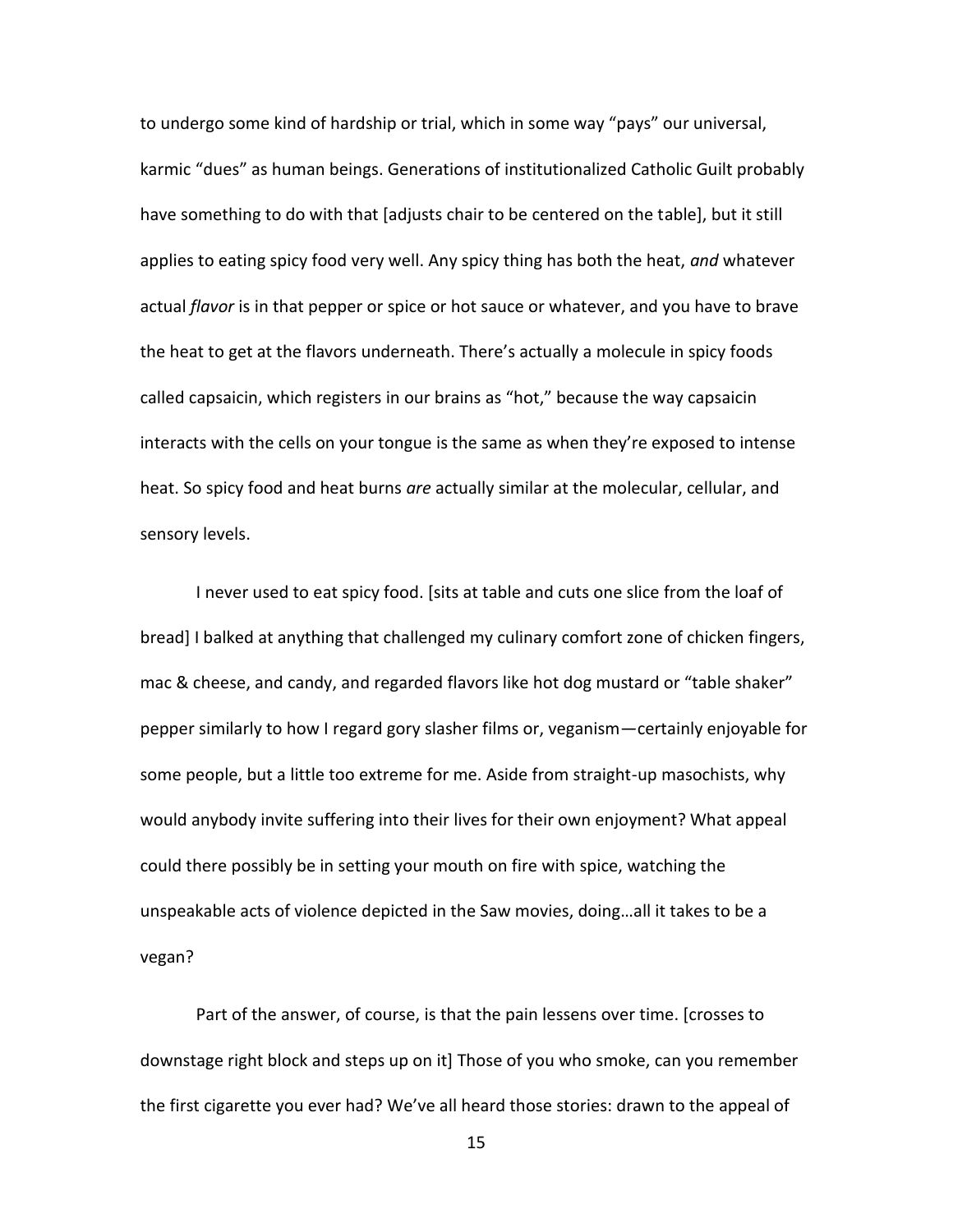inclusion in that "club," the sentinels standing guard just outside the doors of restaurants, house parties, offices, whether leaning over a guardrail to catch the soft breeze in the languid evening air of June, or huddled together to keep ourselves and our feebly glowing red tips alive as snow whips around our backs; drawn to that tiny flame like a curious and ostracized moth, isolated by our own choice not to partake—up until that day. We finally give in to our own curiosity only to find that the shroud of mystery has been covering the horrible and disgusting reality of burning ash scorching the soft, sensitive flesh of your mouth, throat, and nose. The deep and muscular coughs that wrack your body with tremors and aftershocks, making your throat feel like the torn and tattered tail of an old wind sock—buffeted and blown out by winds far harder than those for which the sock was ever intended. We endure all that, and even go back for more, in pursuit of whatever image of ourselves we may have—to be more…rebellious, masculine, to care less about our own health and better judgement than we do about sex, getting drunk, blowing off steam—whatever it is that we feel will be enhanced by cigarettes. Eventually the pain does lessen, as does the novelty of our own participation in it, as does that head rush, after which we've all seen people so desperately chasing, decades into their own smoking careers—to the point that men and women are literally willing to have holes drilled into their own throats, just so they can keep gasping smoke into their lungs without further assaulting the parts of their ragged, withered windpipes that still have working nerve endings.

But this concept [gets off box and crosses to upstage right block, pours milk into wine glass, and sits in the chair], that we have to endure pain in order to "earn" the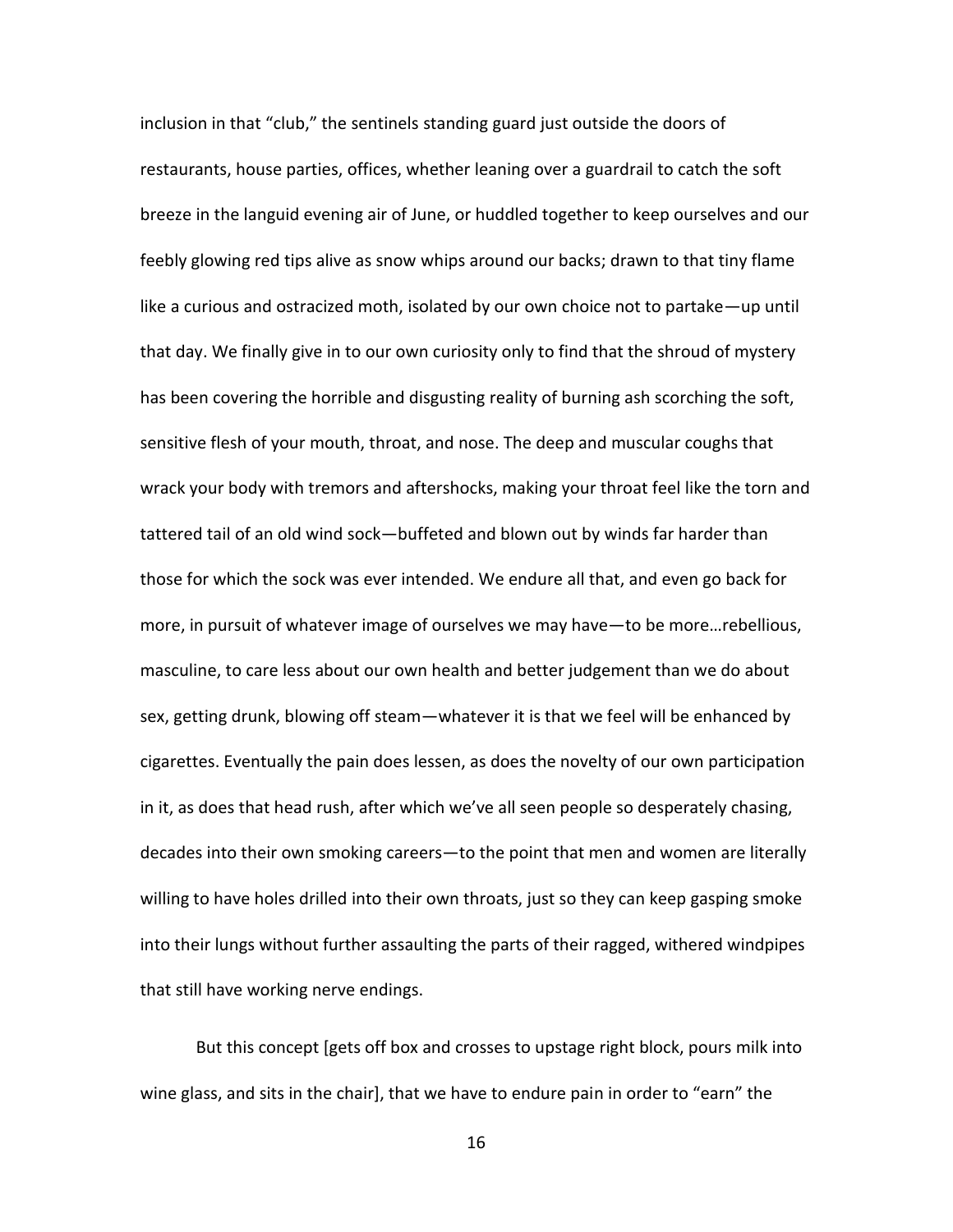experience of pleasure, is a very old one, and one that deeply pervades American culture. The cigarette example is perhaps one of the more extreme, making a potentially huge sacrifice over a long period of time in exchange for a relatively very mild and brief exhilaration. There are, of course, many others readily available: "eat your vegetables before you can have dessert," "work a double shift on Thursday so that you'll have money to go out with on Friday," "spend your life in a career that doesn't interest you so that you can have a comfortable retirement once your body is too old and tired to enjoy it."

In some cases, the decrease in how painful something is over time can go even further. [sits at table] What we originally experience as pain can even turn into strength. This is very much the case with spicy food. People that eat lots of spicy, capsaicin-rich foods build up a tolerance to it. A small jolt of capsaicin excites the nervous system into producing endorphins, and the higher your tolerance to capsaicin's "heat," the more of it you can "jolt" yourself with at a time. This endorphin lift actually, chemically, makes spicy foods mildly addictive. I love spicy food now. At some point I realized that I was voluntarily excluding myself from an enormous genre of flavors by avoiding anything spicier than mayonnaise. You simply cannot taste the floral, fruity, pungent sweetness of a perfectly ripened habanero pepper without also facing its heat. Drawn to those enigmatic, underlying flavors, locked away beneath the thin but fierce shroud of heat and pain, I started mild, probably with that wonderful spicy garlic sauce they make over at Buffalo Wild Wings; but soon I found myself searching out increasingly spicier food. I love the fact that adding spice to a meal means that the experience of enjoying it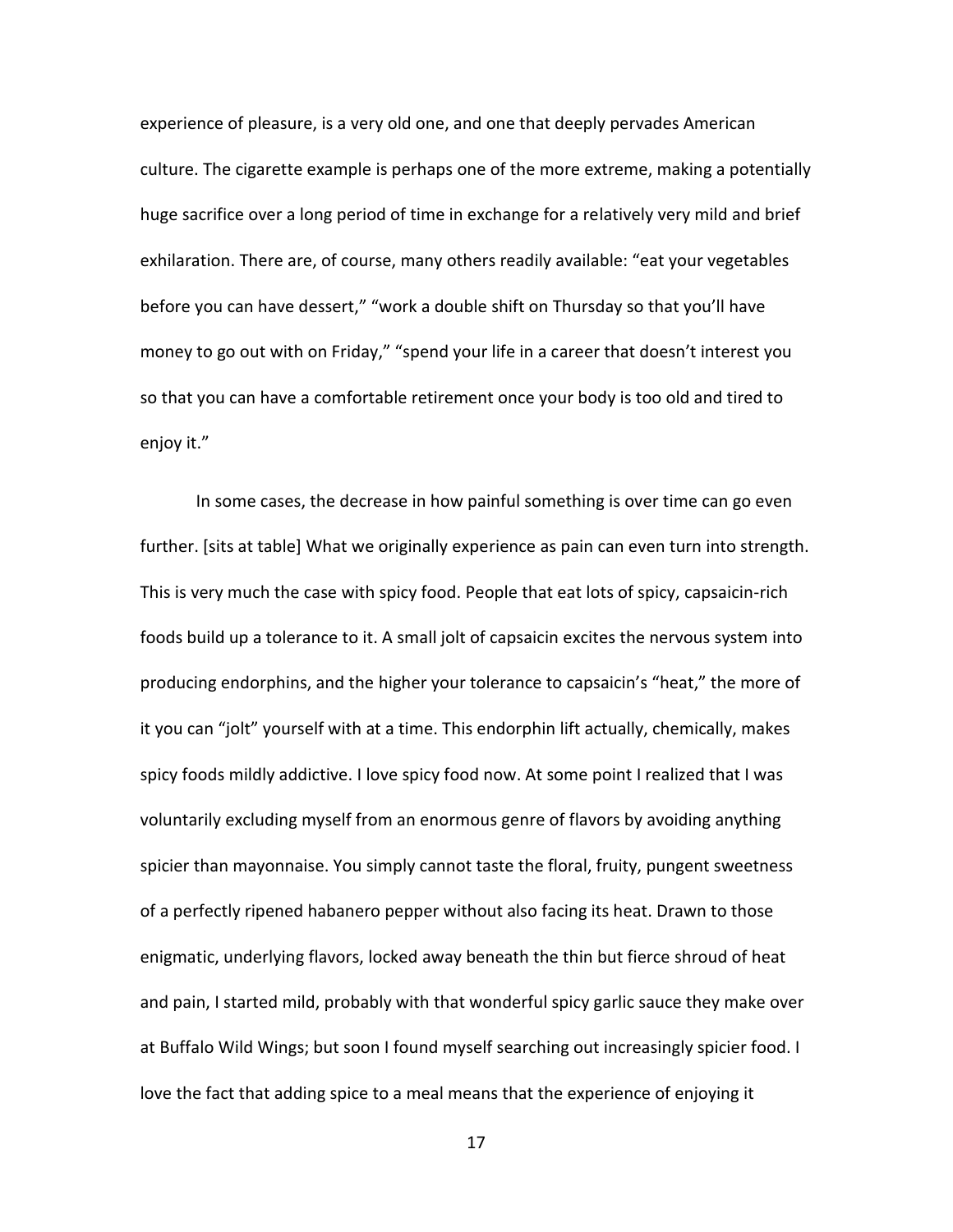continues even after leaving the table. That lingering burn on your tongue after bathing it in acidic excitement lets you know that you've faced something formidable, and conquered it— it's similar to the endorphin rush one gets after a particularly strenuous workout. Now I find myself eagerly seizing the opportunity to try any new sauce with a name like, "Jet Fuel," "Fire in the Hole," or "Insinerator," with an "S."

Come alive with me, won't you? Do some homework before you go see your next show. Dare to order food with one more pepper emoji next to it than you usually do. Find *experiences* that require so much of your incredible, evolutionarily unique human perspective that you are forced to be fully present in both mind and body at once. That is precisely what this is going to do. [removes silver platter cover] This is a Jamaican Scotch Bonnet. It is a cousin of, and has the same heat range as a habanero, with the mildest of them coming in at 100,000 Scoville units, which is what they use to measure capsaicin. Eating one of these is the spice equivalent of eating between one hundred, and three thousand, five hundred raw jalapenos at once. It cost me 25 cents. I am going to eat this [cuts off stem], and then attempt to sing one of my favorite arias, from Mozart's *Die Zauberflöte* (*The Magic Flute*). Papageno is the character, and he has spent the whole opera helping the tenor pass a series of trials in order to win them both their own perfect brides. Despite the tenor's success and Papageno's best efforts, Papageno himself fails every test. In this scene, Papageno has just failed the final trial by being too talkative, and is despairing the subsequent loss of his promised bride-to-be, named Papagen*a* (Papageno, Papagena). He decides the only reasonable course of action is of course to hang himself. Don't worry, he gets saved right at the end, but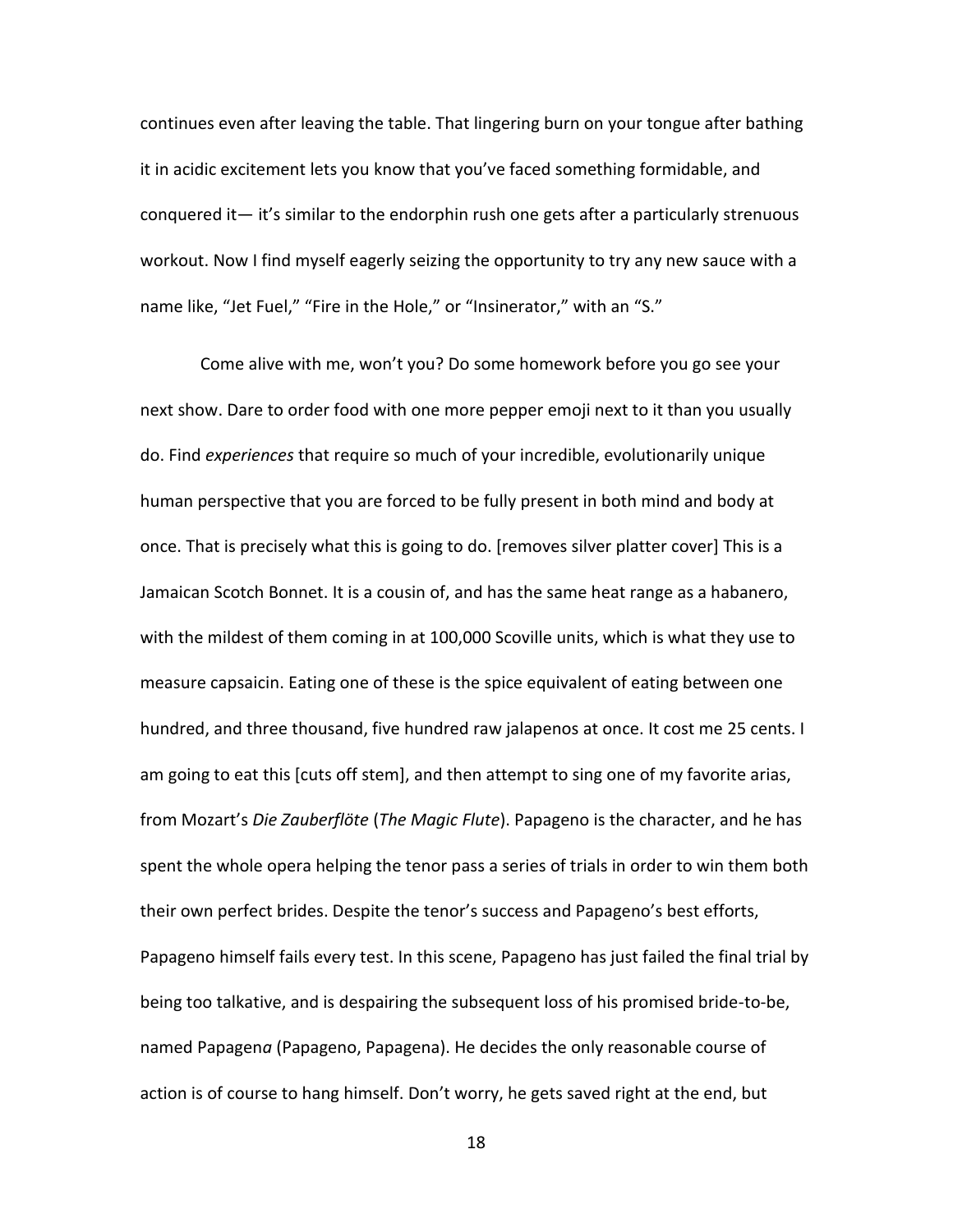that's its own scene and you'll have to watch the rest of the opera for that. And a one, and a two…[Actor eats pepper, blows a G on the pitch pipe, and sings Papageno's suicide aria, searching the stage for Papagena. The aria is sung in German with English translations projected on a screen above the stage.]

'Papagena! Papagena! Papagena! Weibchen! Täubchen! meine Schöne! Vergebens! Ach sie ist verloren! Ich bin zum Unglück schon geboren. Ich plauderte, - und das war schlecht, Darum geschieht es mir schon recht. Seit ich gekostet diesen Wein - Seit ich das schöne Weibchen sah - So brennts im Herzenskämmerlein, So zwickt es hier, so zwickt es da. Papagena! Herzenstäubchen! Papagena! liebes Weibchen! 'S ist umsonst! Es ist vergebens' Müde bin ich meines Lebens! Sterben macht der Lieb' ein End Wenns im Herzen noch so brennt. Diesen Baum da will ich zieren, Mir an ihm den Hals zuschnüren,

Weil das Leben mir missfällt. Gute Nacht, du schwarze Welt! Weil du böse an mir handelst, Mir kein schönes Kind zubandelst, So ists aus, so sterbe ich: Schöne Mädchen, denkt an mich. Will sich eine um mich Armen, Eh' ich hänge, noch erbarmen, Wohl, so lass ichs diesmal seyn! Rufet nur - ja, oder nein! - Keine hört mich; alles stille! Also ist es euer Wille? Papageno, frisch hinauf! Ende deinen Lebenslauf. Nun ich warte noch; es sey! Bis man zählt: Eins, zwey, drey! [blows panpipes] Eins!